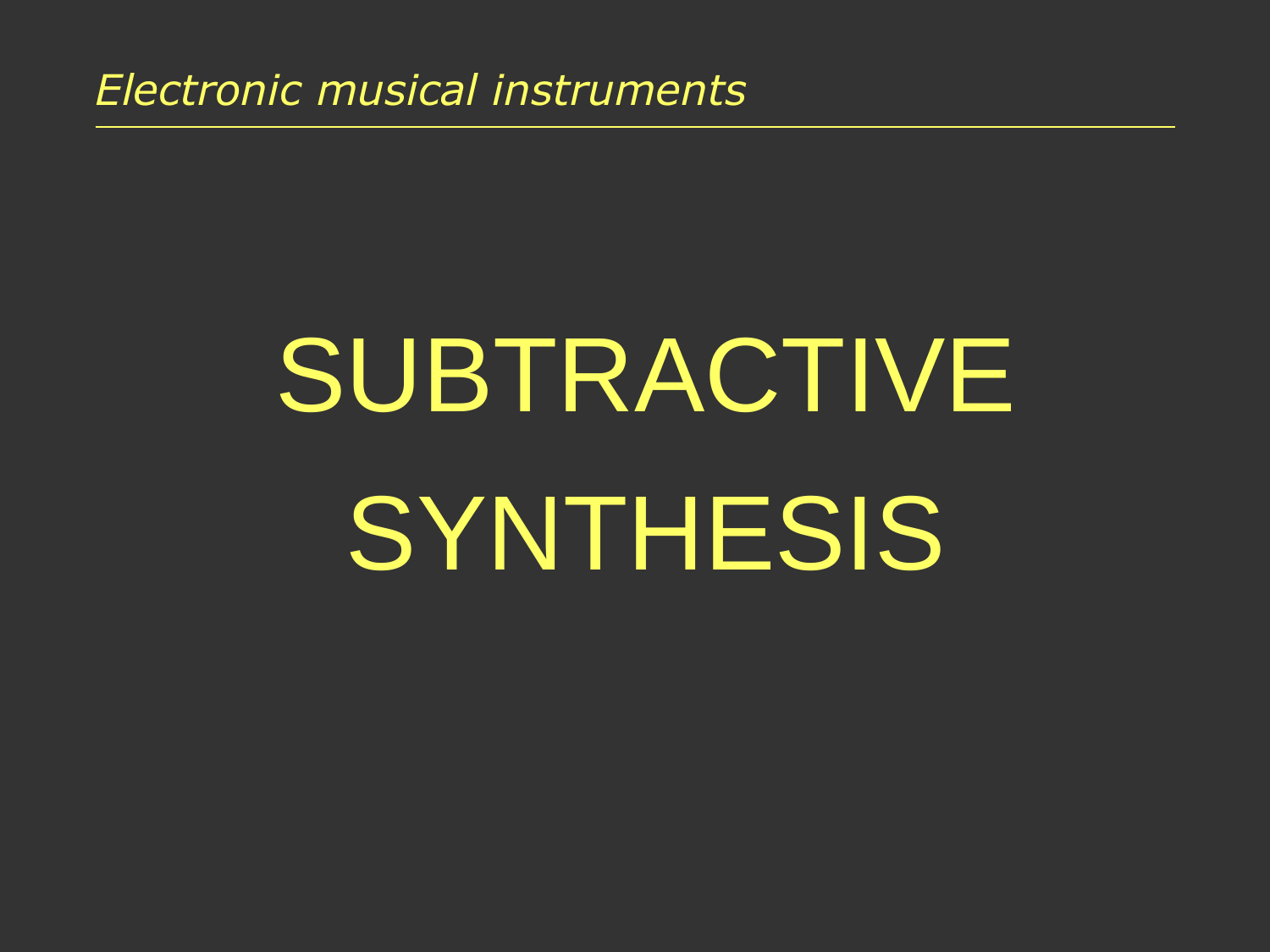#### Subtractive synthesis

- From Latin *subtractio*
- First synthesis method.
- Also called analogue or modular synthesis.
- For many musicians, "\*the\* synthesis".
- Originally analogue method, still used in digital instr.
- The main concept:
	- oscillators create rough harmonic signals,
	- filters shape the static spectrum,
	- modulators introduce dynamic changes to the sound.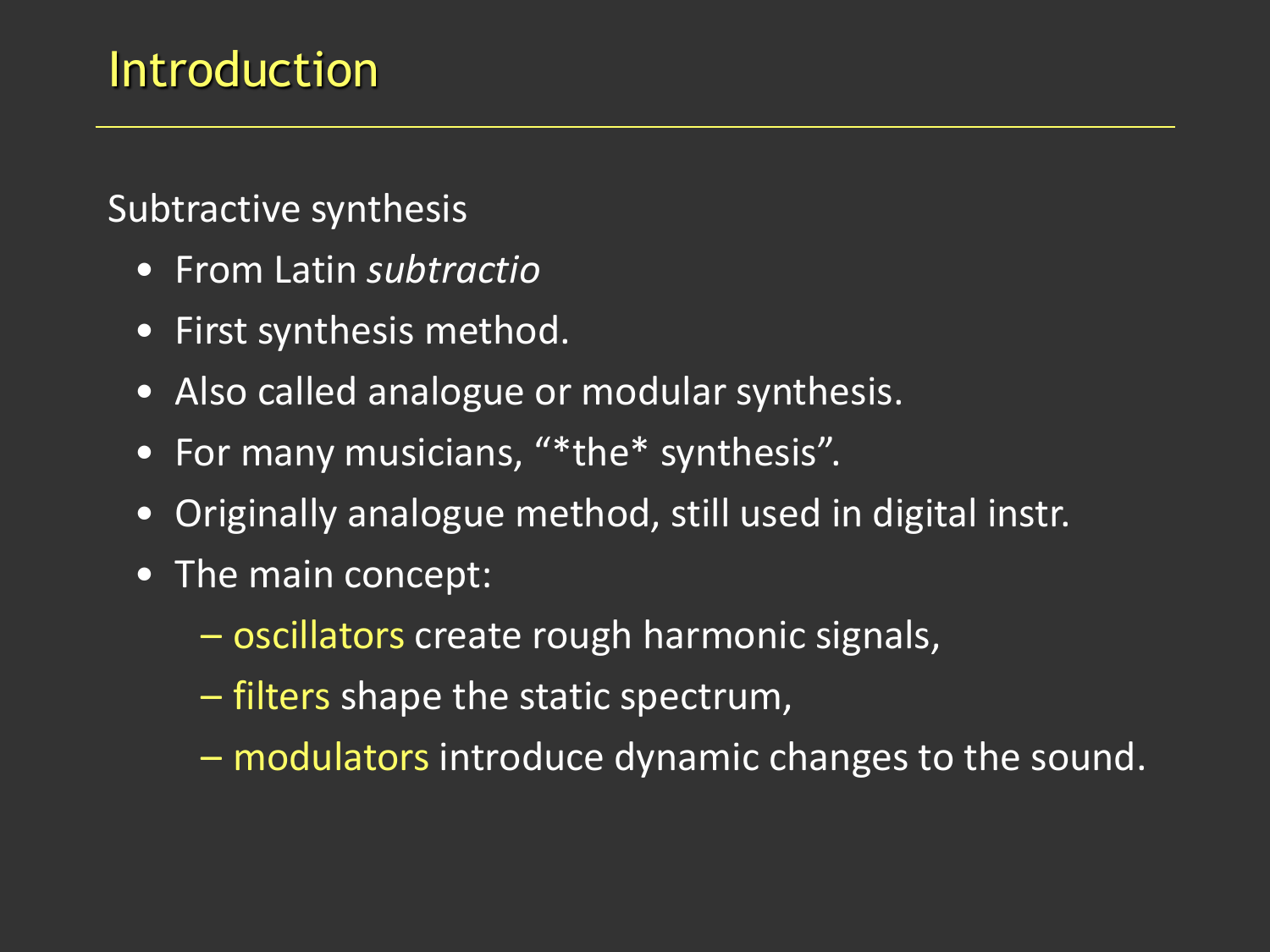The subtractive synthesis works on a "source-modifier" basis:

- source oscillators
- modifiers filters and modulators

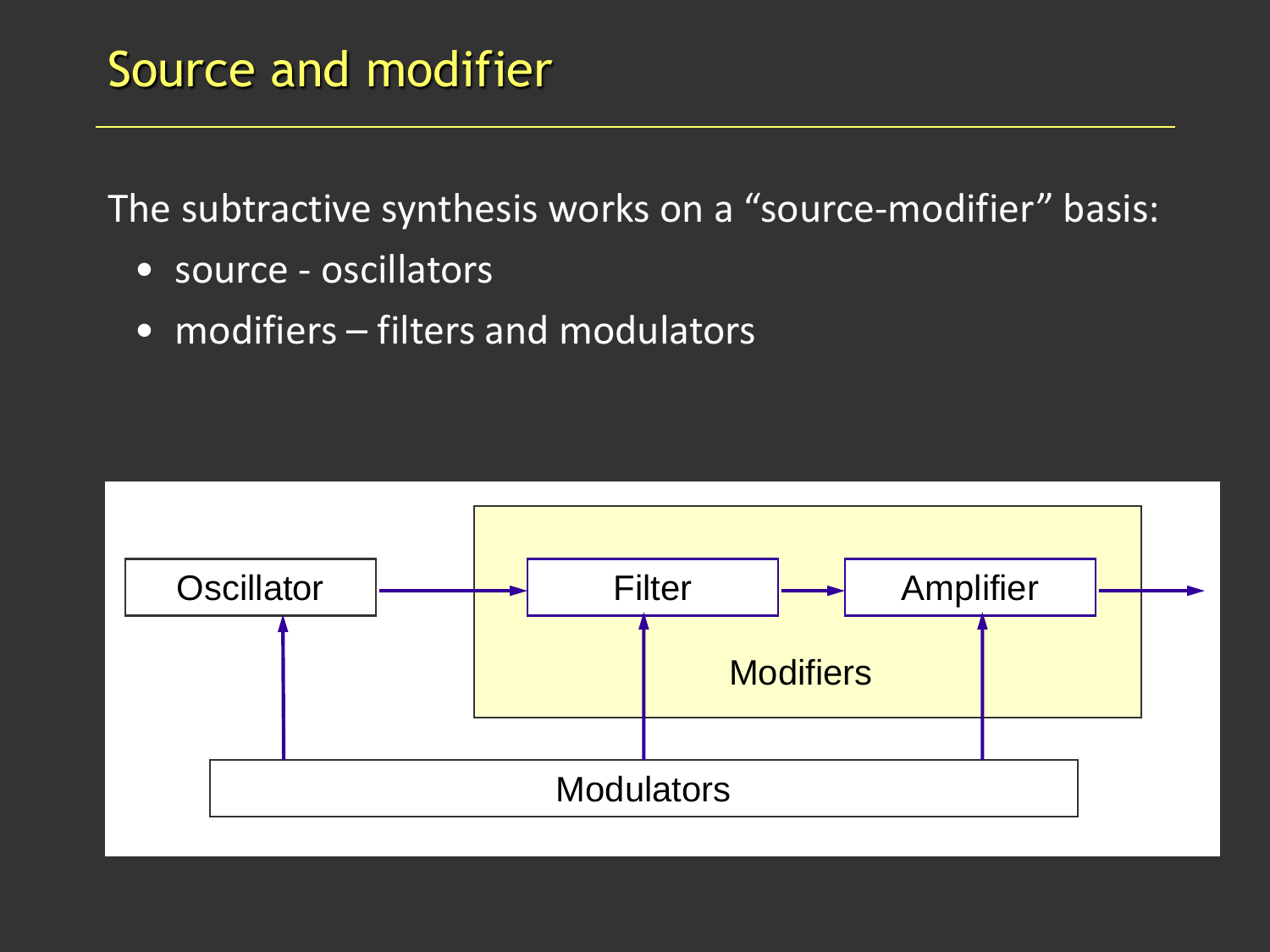## Source and modifiers

|                 | Guitar                                   | Synthesizer                              |
|-----------------|------------------------------------------|------------------------------------------|
| Source          | <b>Vibrating string</b>                  | <b>Signals from oscillators</b>          |
| <b>Modifier</b> | <b>Resonant body</b>                     | <b>Filters</b>                           |
| Modulation      | A way of picking and<br>pressing strings | Modification of the<br>module parameters |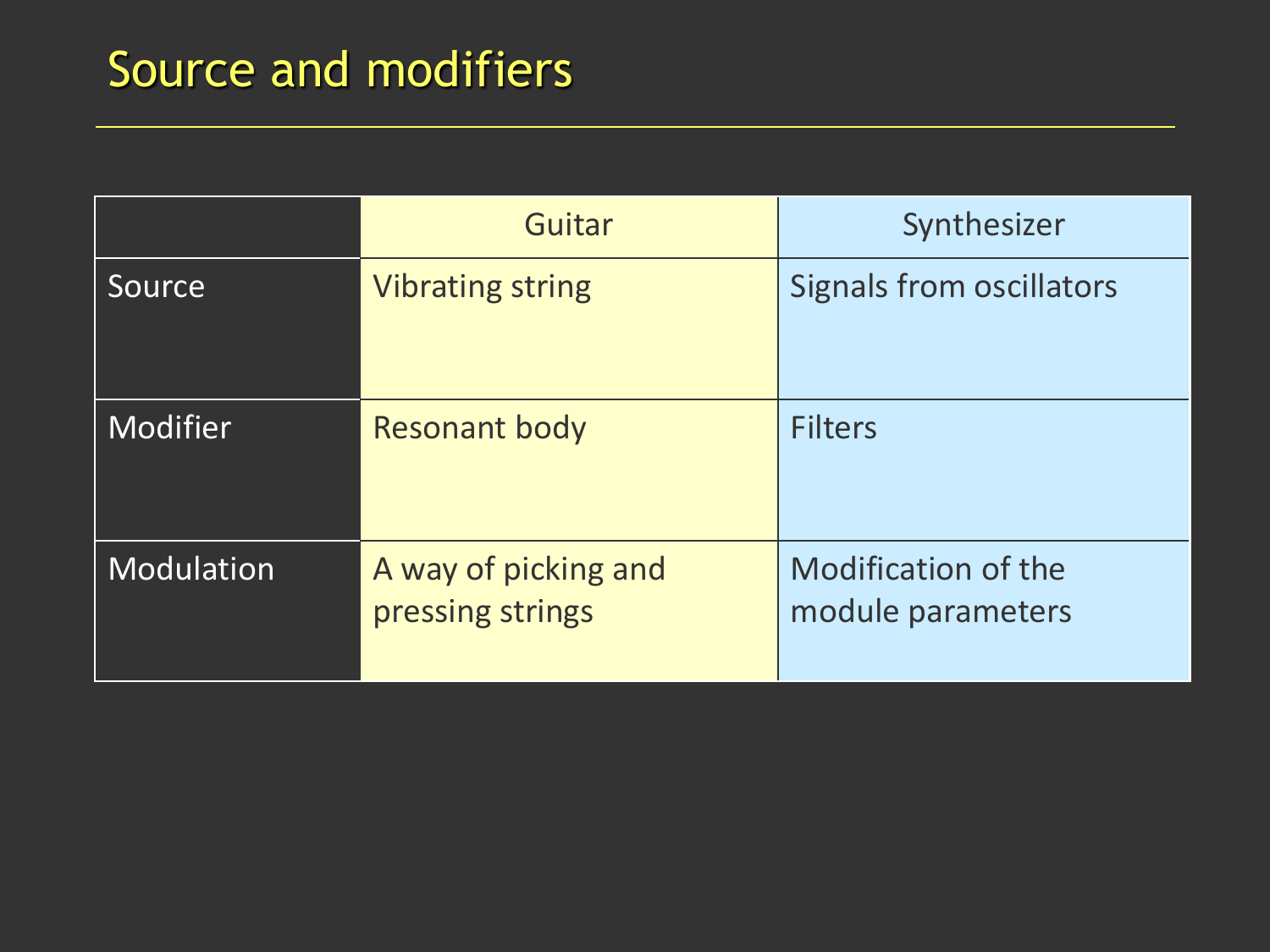VCO – Voltage Controlled Oscillator

Generates harmonic signals.

A classic VCO generates the following signals (waves):

- sine wave
- triangle wave
- square (rectangular) wave
	- regulated pulse width
- sawtooth wave

Modern VCOs can also generate more complex waves.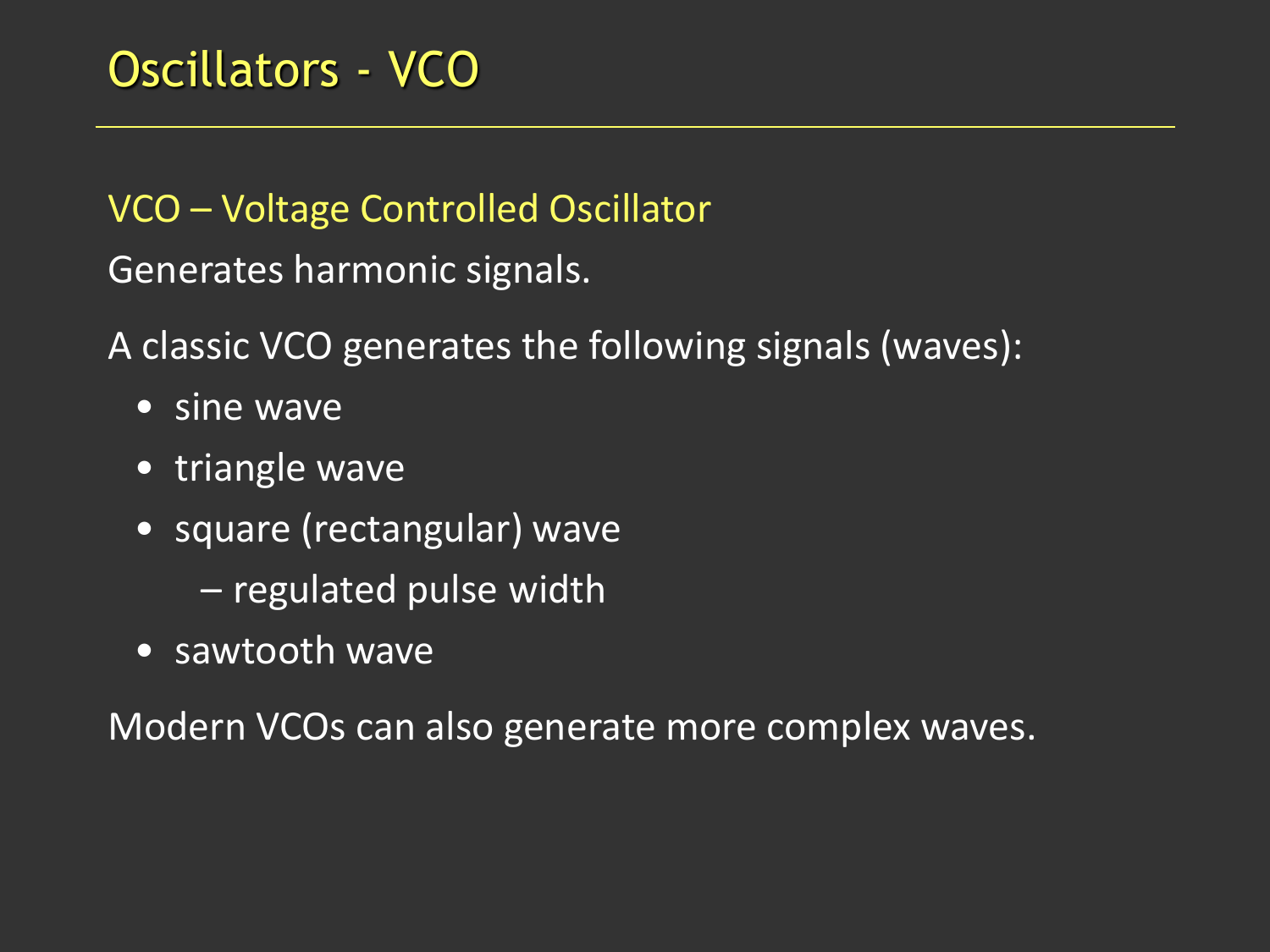### Simple waves from VCO

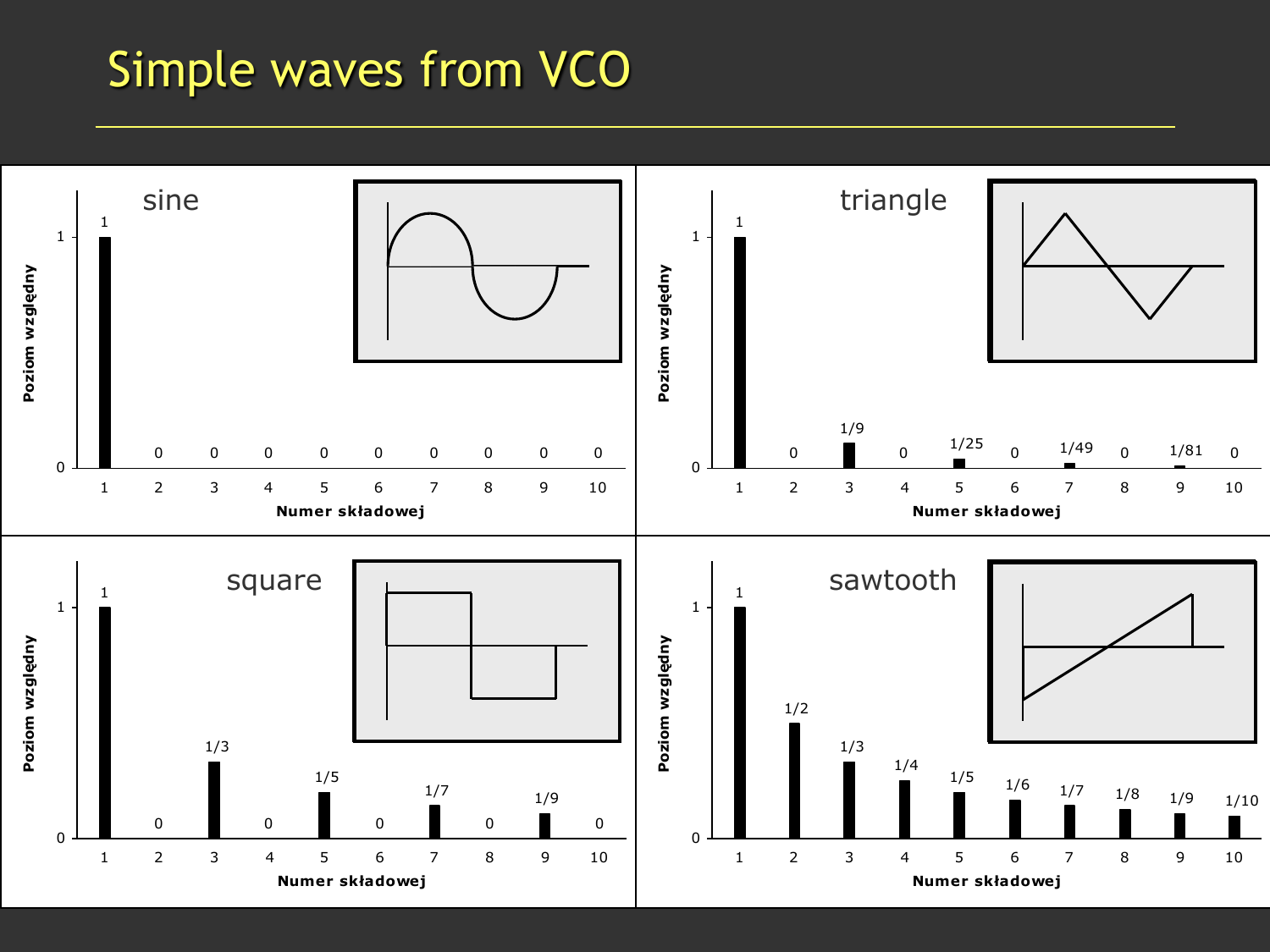## Simple waves from VCO

Square wave can have different shape according to the pulse width or fill rate parameter (PWM, p/m).



For fill rate 1:1, only odd numbered peaks are present. Changing the fill rate from 1:1 increases level of even peaks and decreases level of odd peaks.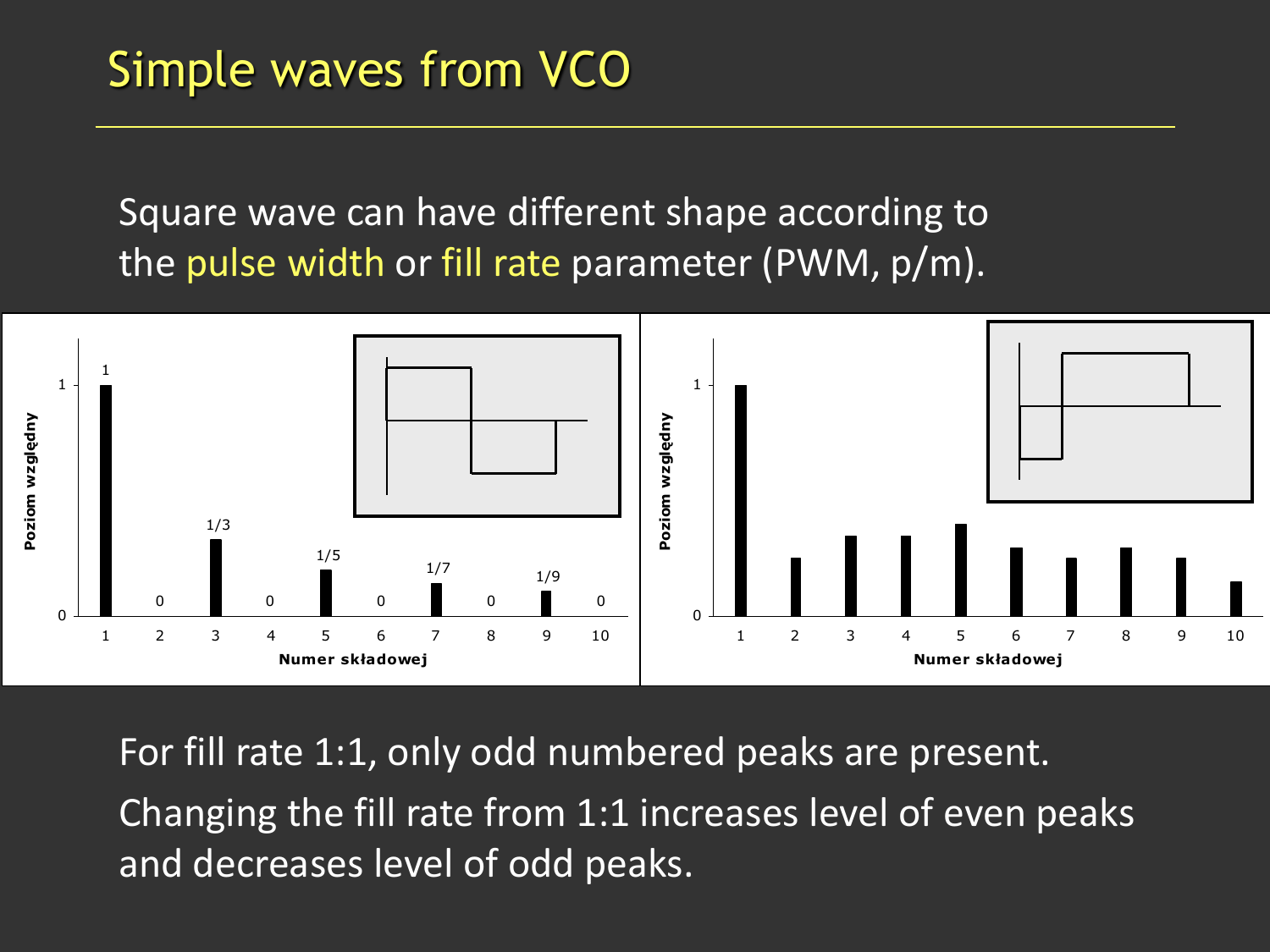#### Spectrum of a musical sound

#### Haven't we seen such a spectrum shape before?

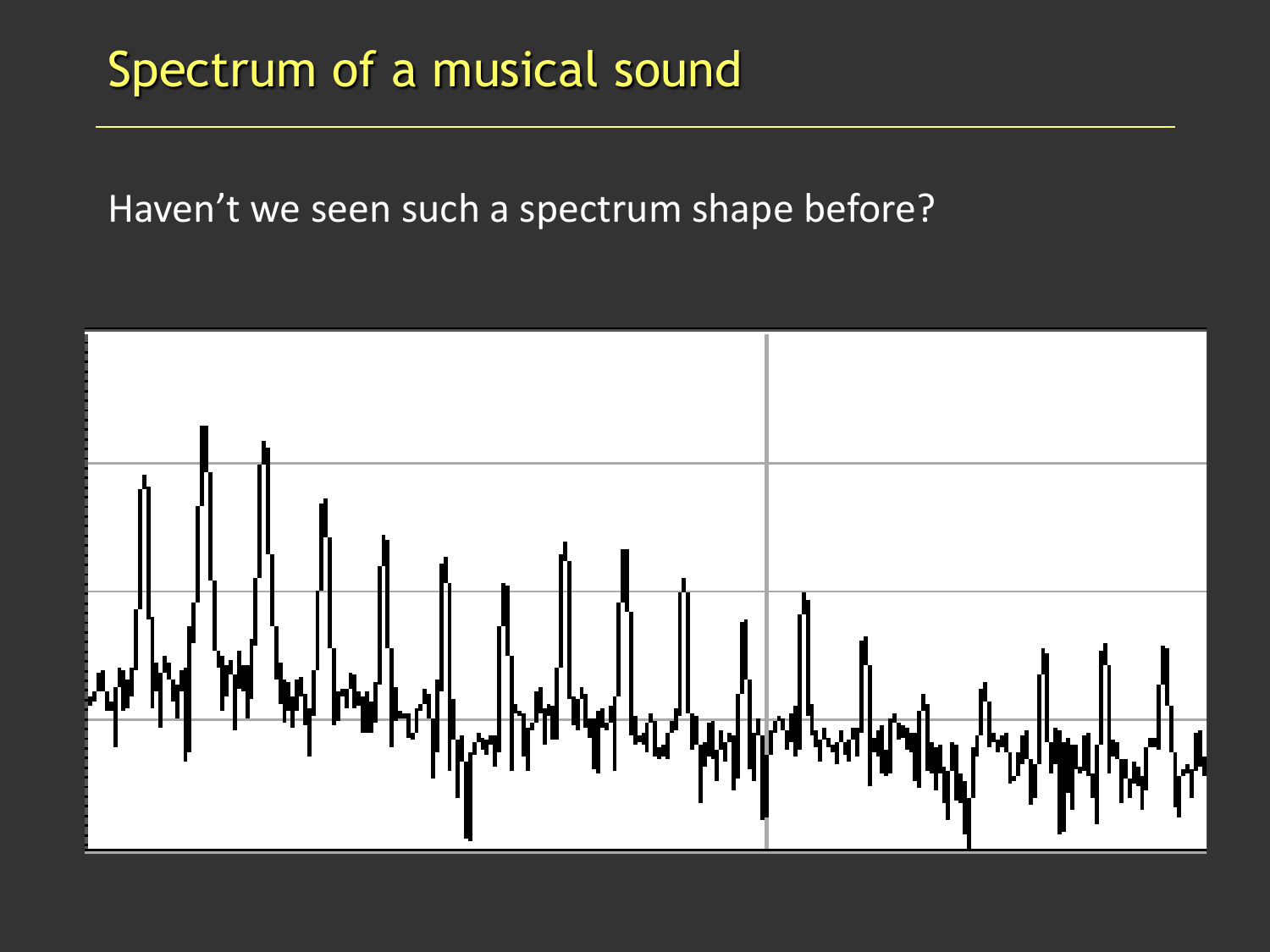#### Waves generated by real analogue VCOs

#### Real waves from analogue *Moog Modular*

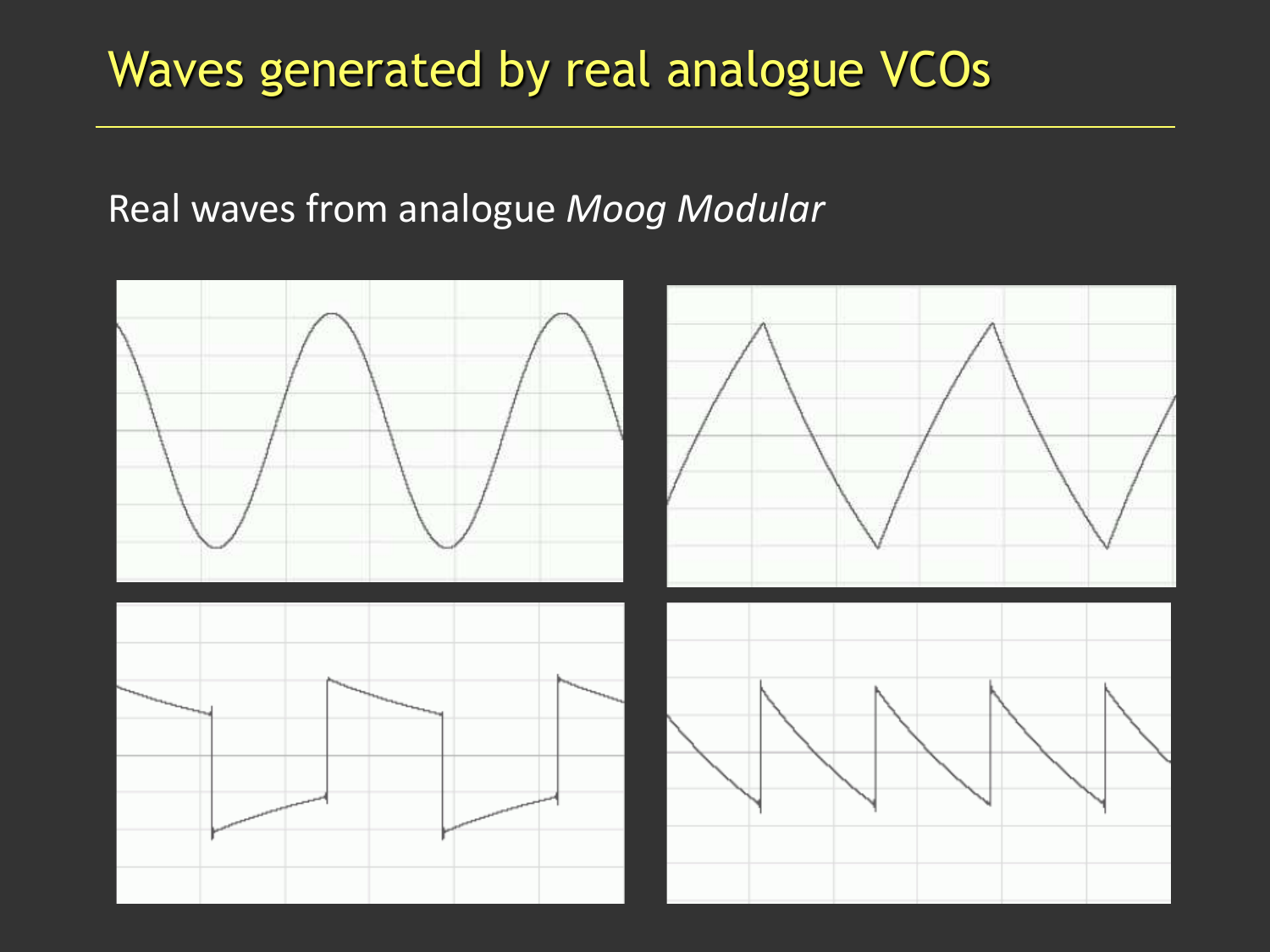What does *"voltage controlled*" mean?

Voltage control (VC) means that the parameters (e.g. wave frequency, fill rate) depend on the voltage of a control signal.

Where does this control voltage come from?

- From keyboard (changing the sound pitch).
- From knobs on the front (e.g. detuning).
- From a signal generated by another module (the modulator), connected to the control input.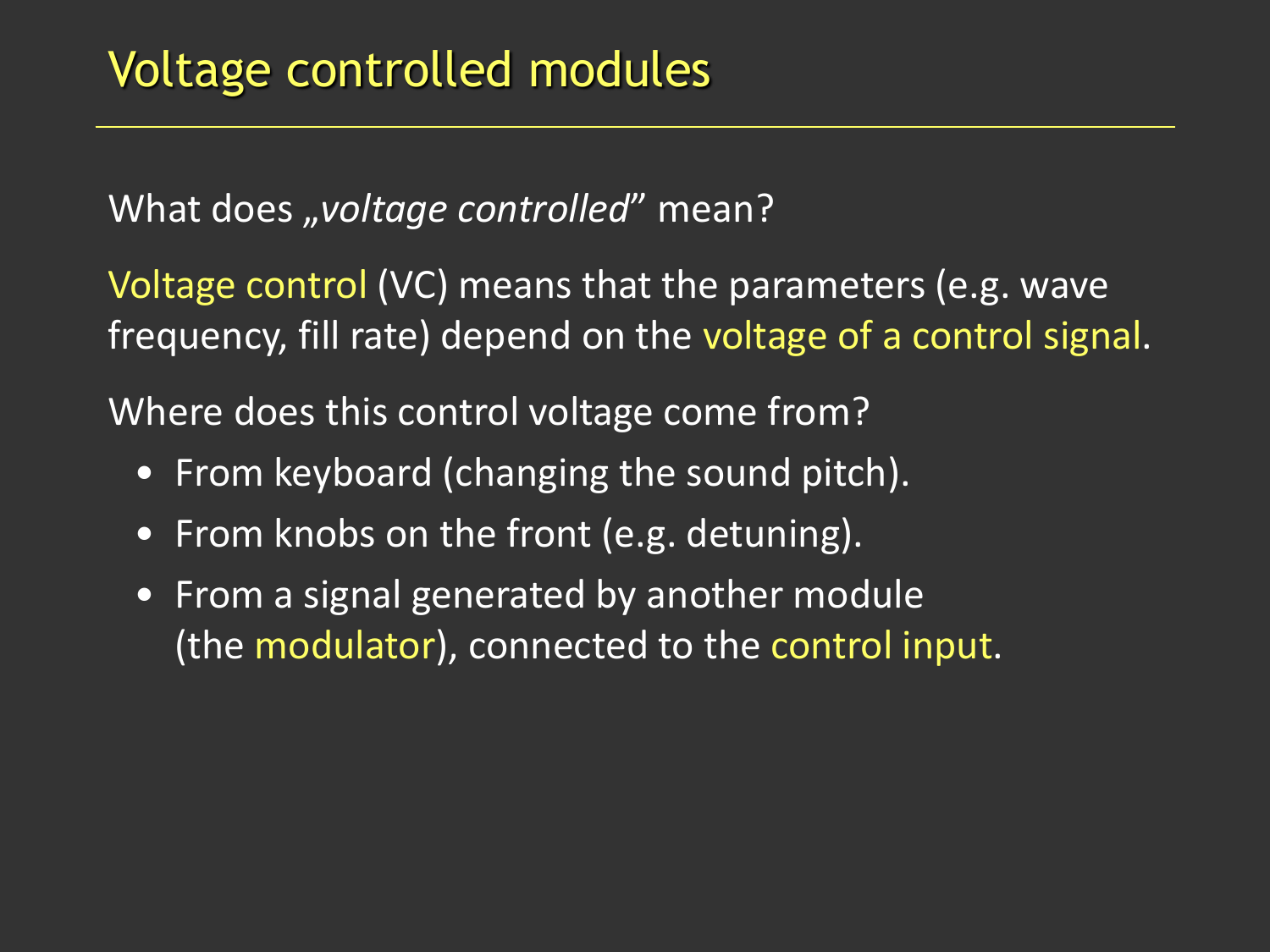## Oscillator VCO

#### Parameters of the VCO:

- wave shape (signal type)
- frequency (detuning)
	- coarse by octaves,
	- fine by cents
- fill rate (square wave only)

#### Modulation inputs:

- frequency
- fill rate



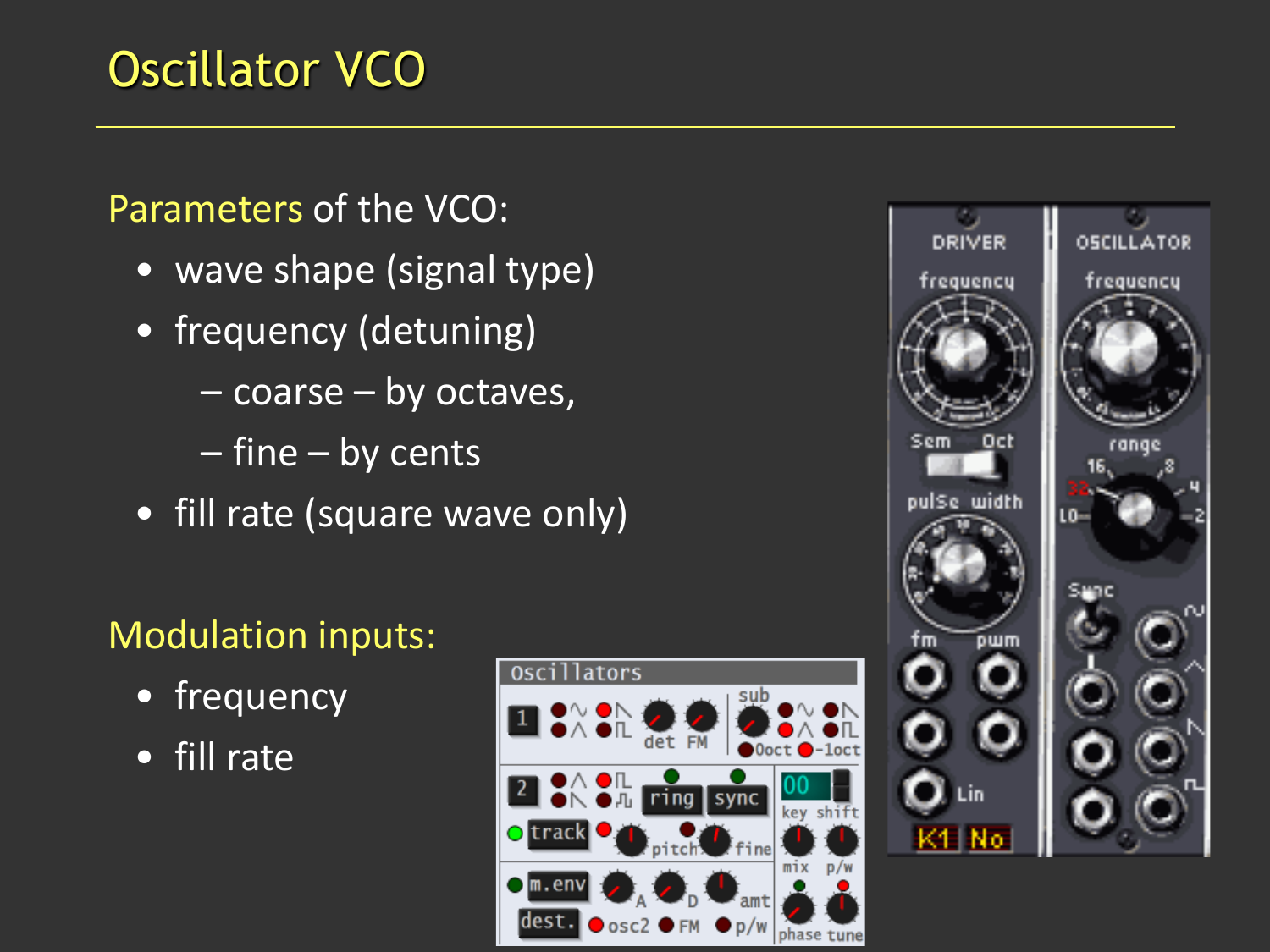## Multiple oscillators

- One oscillator is not enough. In practice, waves generated by 2-3 oscillators are summed up (mixed).
- Proportion of the mix can be regulated.
- Some common examples:
	- different wave shapes, same frequency,
	- one wave detuned by one or more octaves, up or down,
	- one wave slightly detuned (the beating).
- With this method, we can shape the spectrum of the initial sound and make it less regular.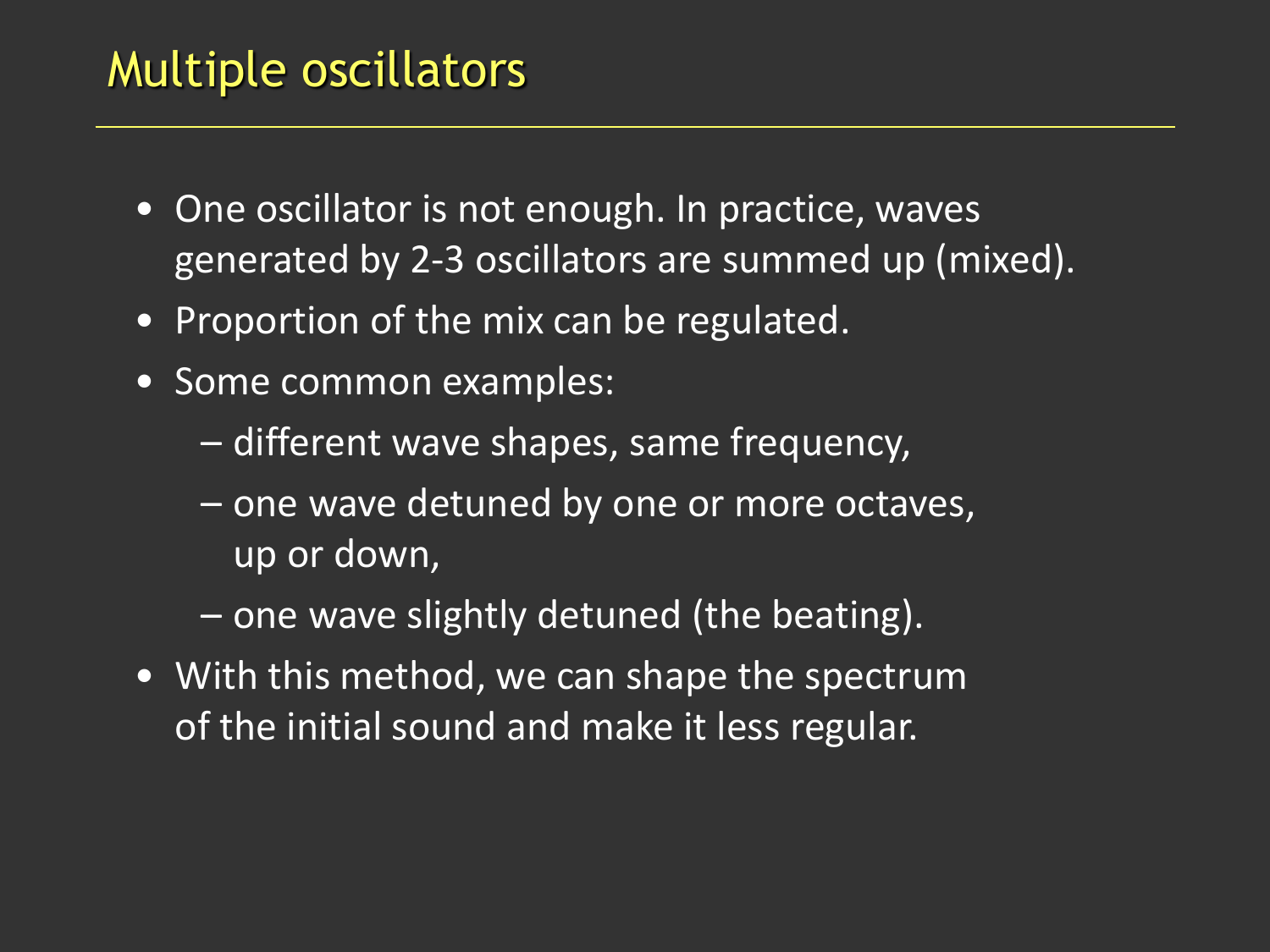#### Multiple oscillators

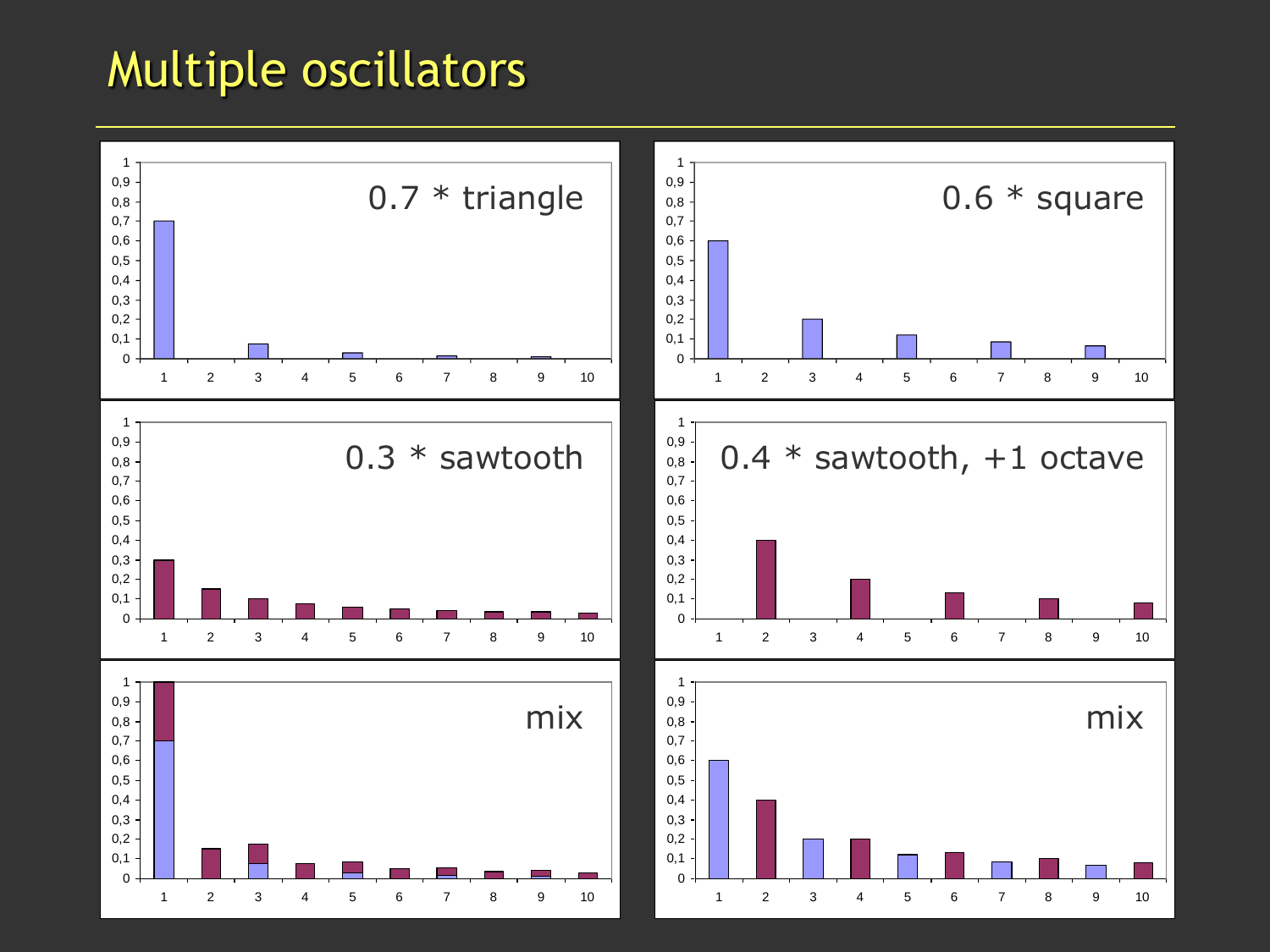More advanced examples:

- frequency modulation (FM) frequency of VCO1 is modulated by output of VCO2; generates signals with complex spectrum;
- ring modulation signals from VCO1 and VCO2 are multiplied, creating rich, inharmonic sounds,
- sync each new period of wave from VCO1 resets the phase of VCO2, allowing for creation of new wave shapes.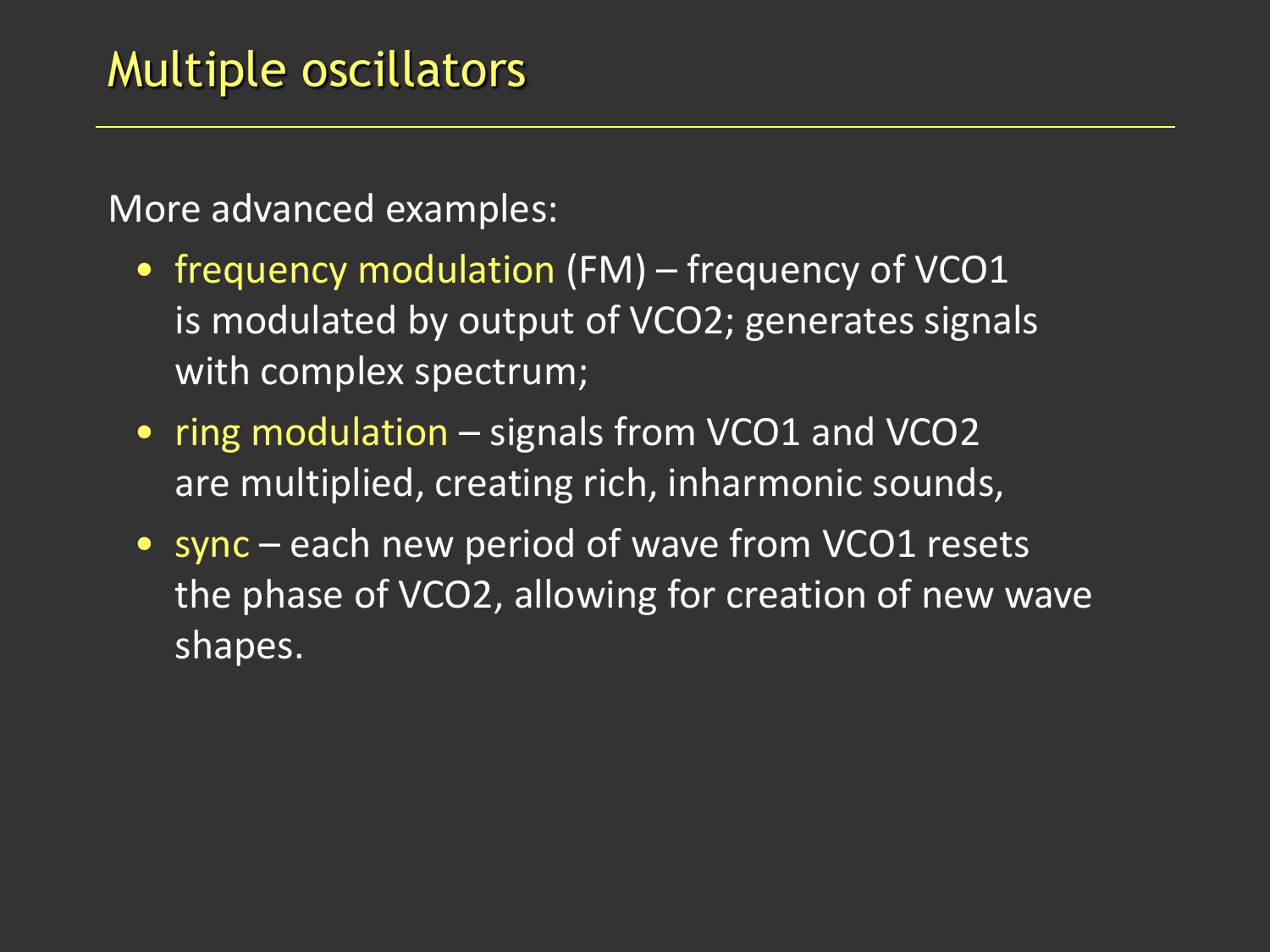VCO1 syncs VCO2: resets the phase of VCO2 at the start of each new period in VCO1 signal.

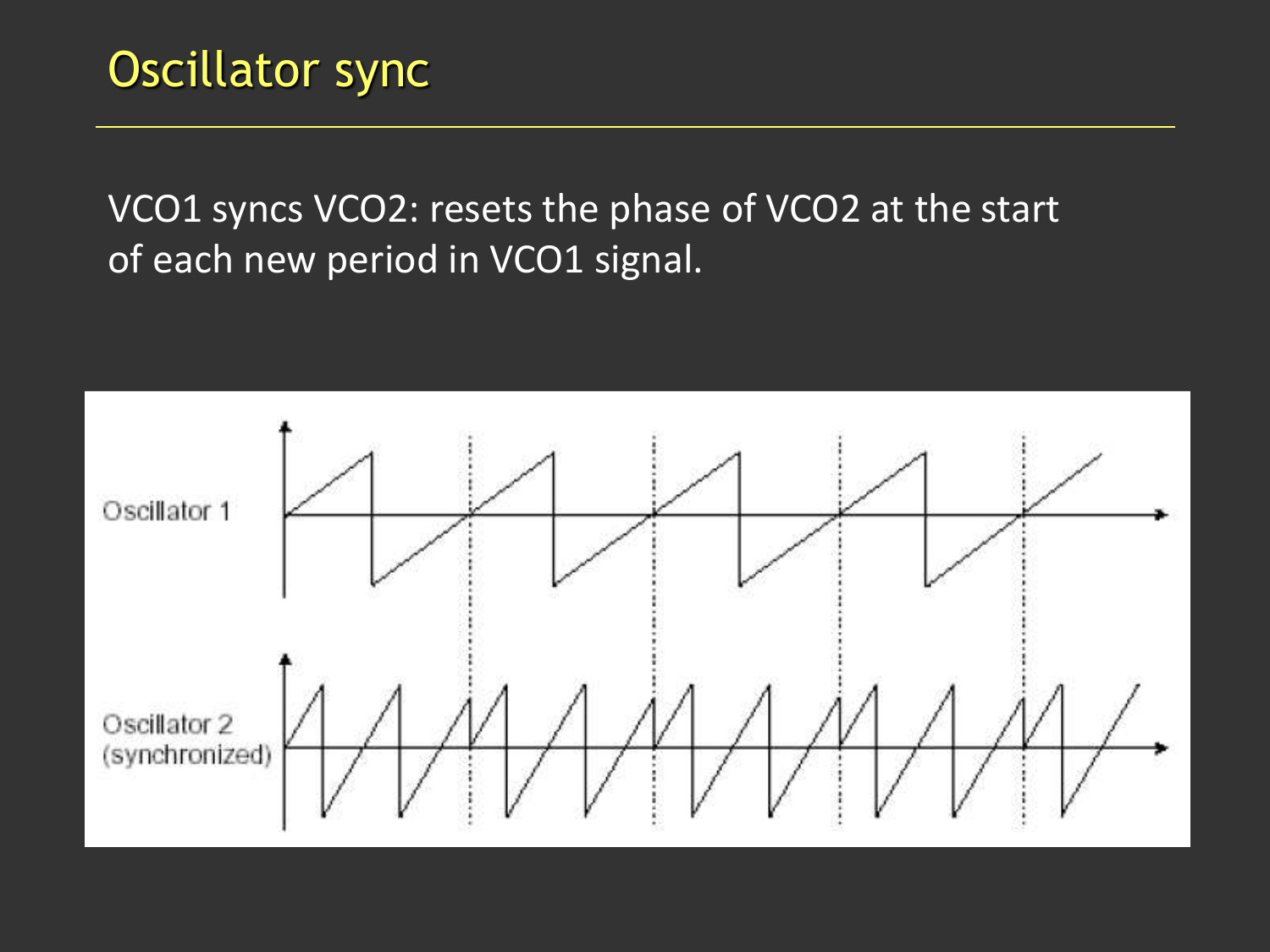#### VCF – Voltage Controlled Filter

Modifies spectrum of the generated signal.

- Dampens selected frequency range, defined by a cut-off frequency.
- Filters may be: low-pass, high-pass, band-pass.
- Attenuation rate how quickly the gain falls, usually: 12, 18 or 24 dB/octave.
- Resonance (emphasis,  $Q$ ) peak near the cut-off frequency, created by a feedback loop in the filter.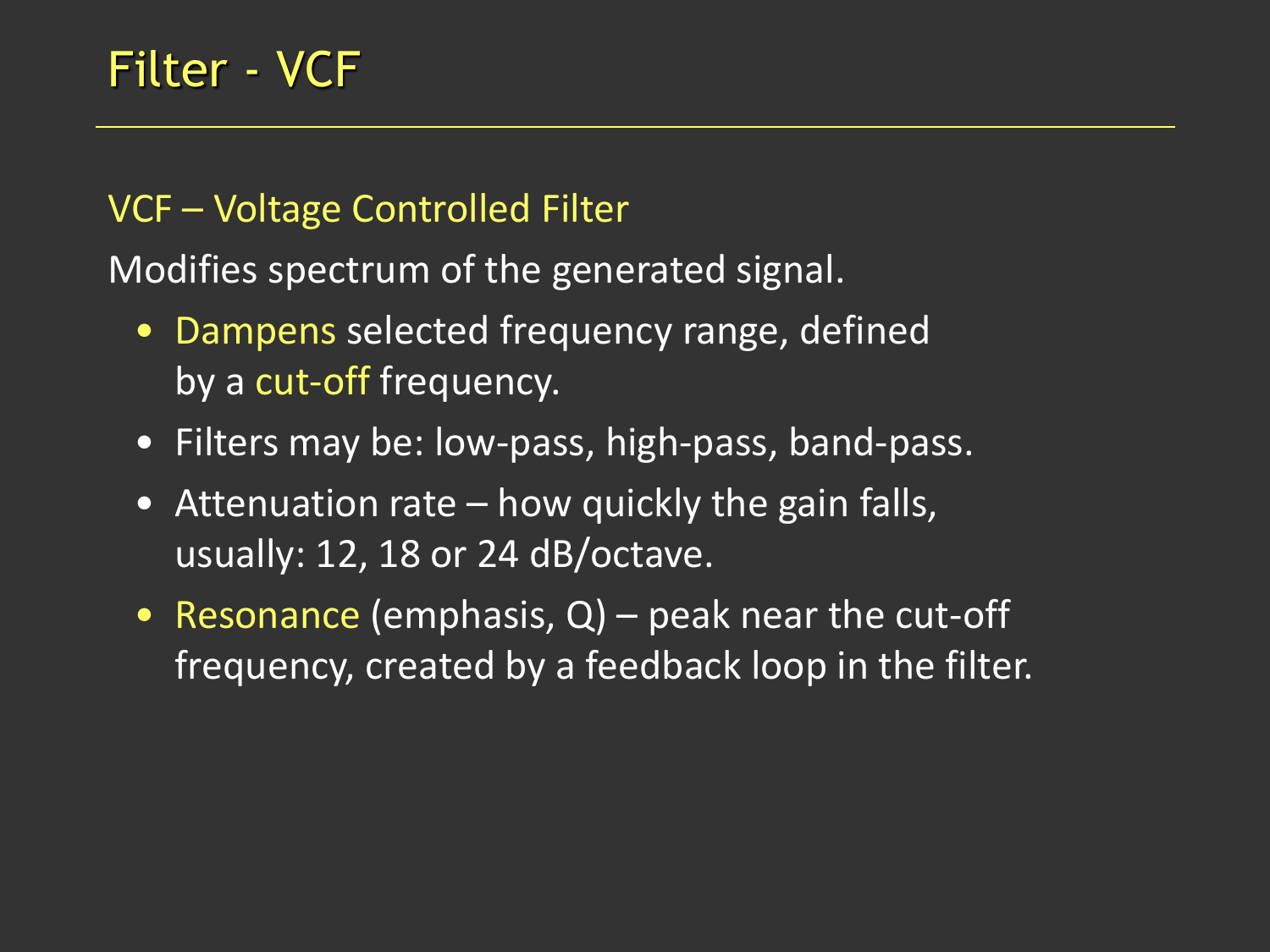Lowpass filter – the most common type used in synthesizers.

- Q resonance
- *cutoff* beginning of the stop band



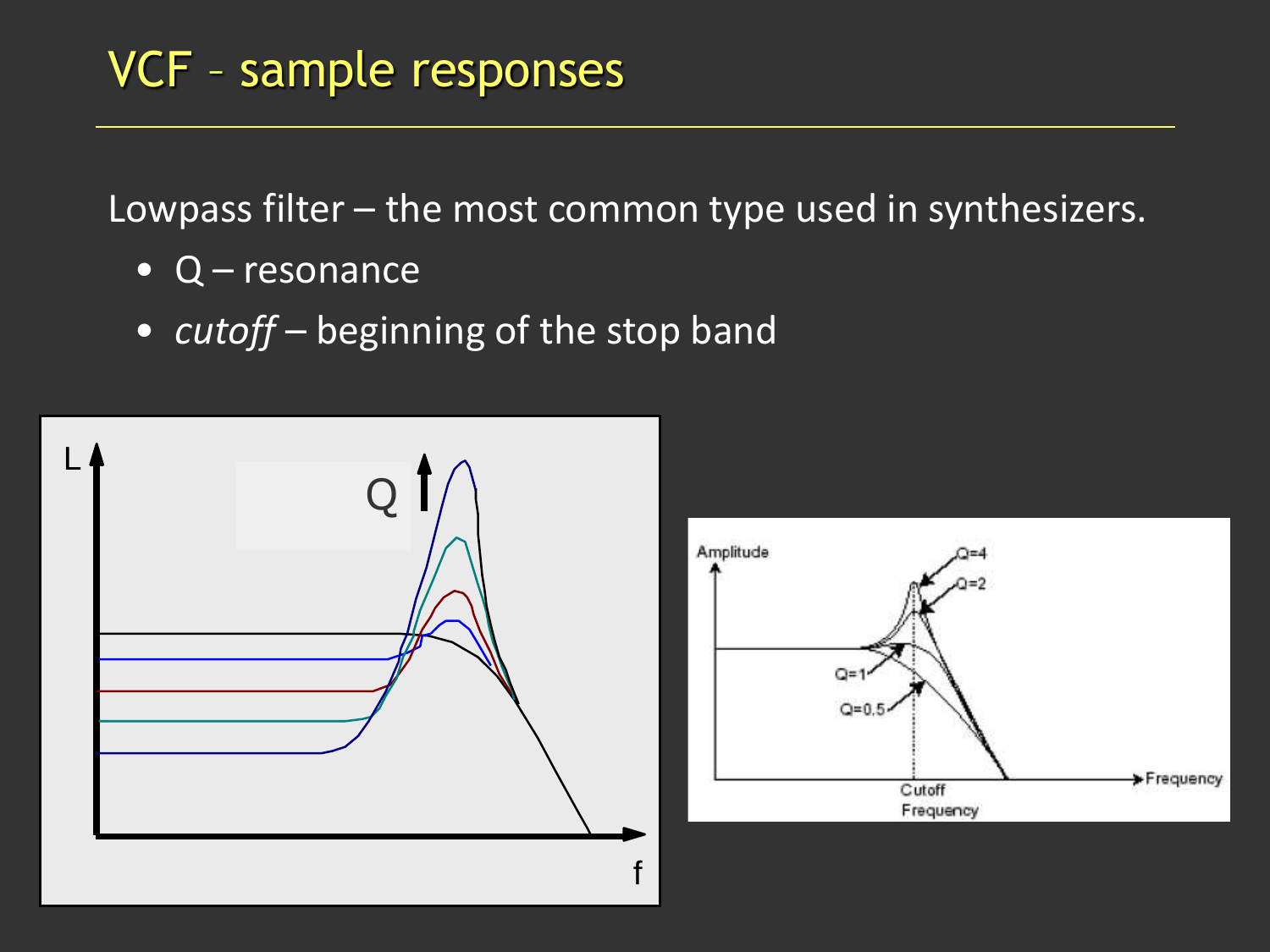#### Attenuation rate defines the range of modified frequencies.

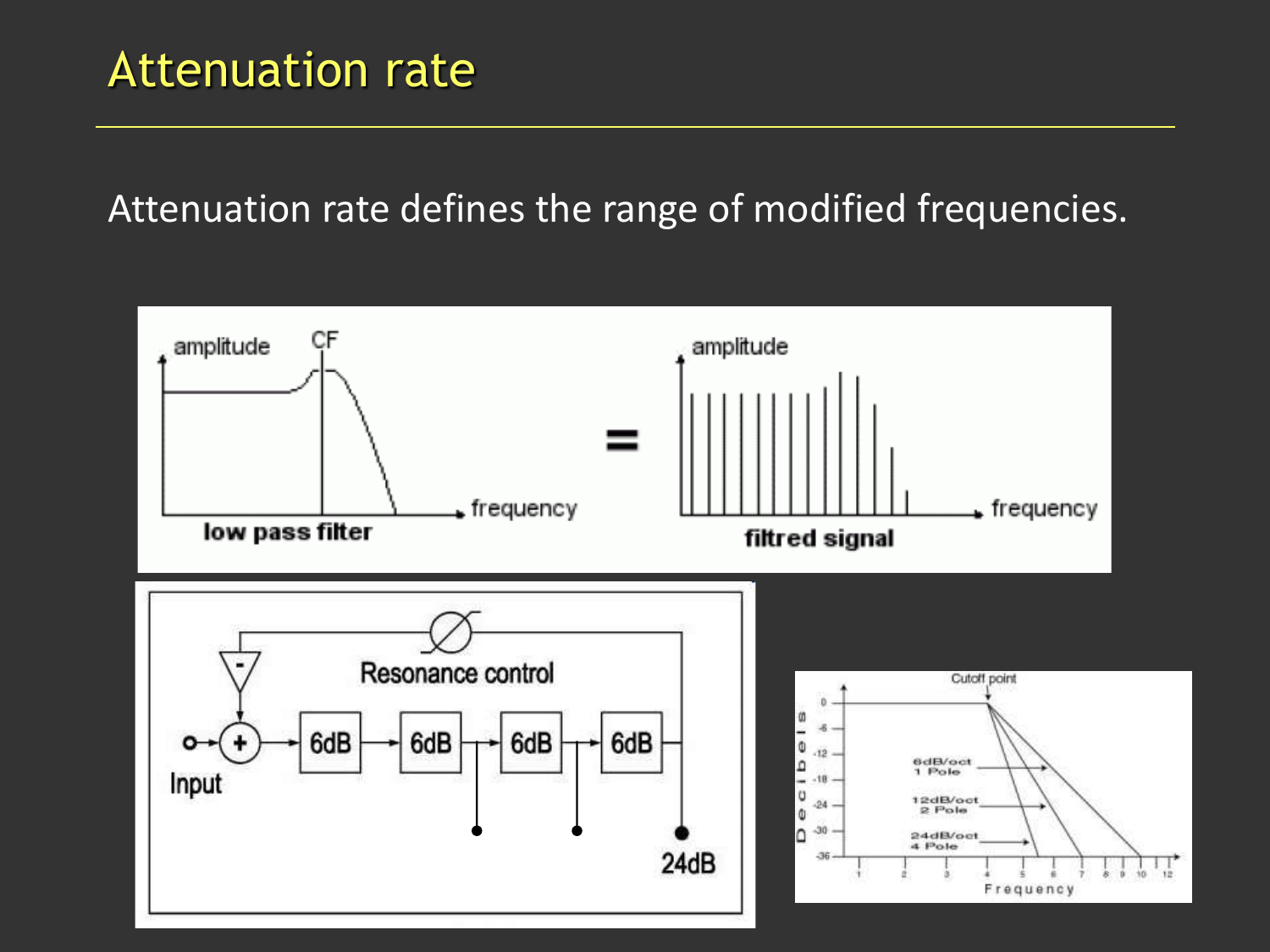## VCF – filtered signals

#### Spectra of filtered white noise (Moog Modular)



#### LP (low-pass) HP (high-pass)







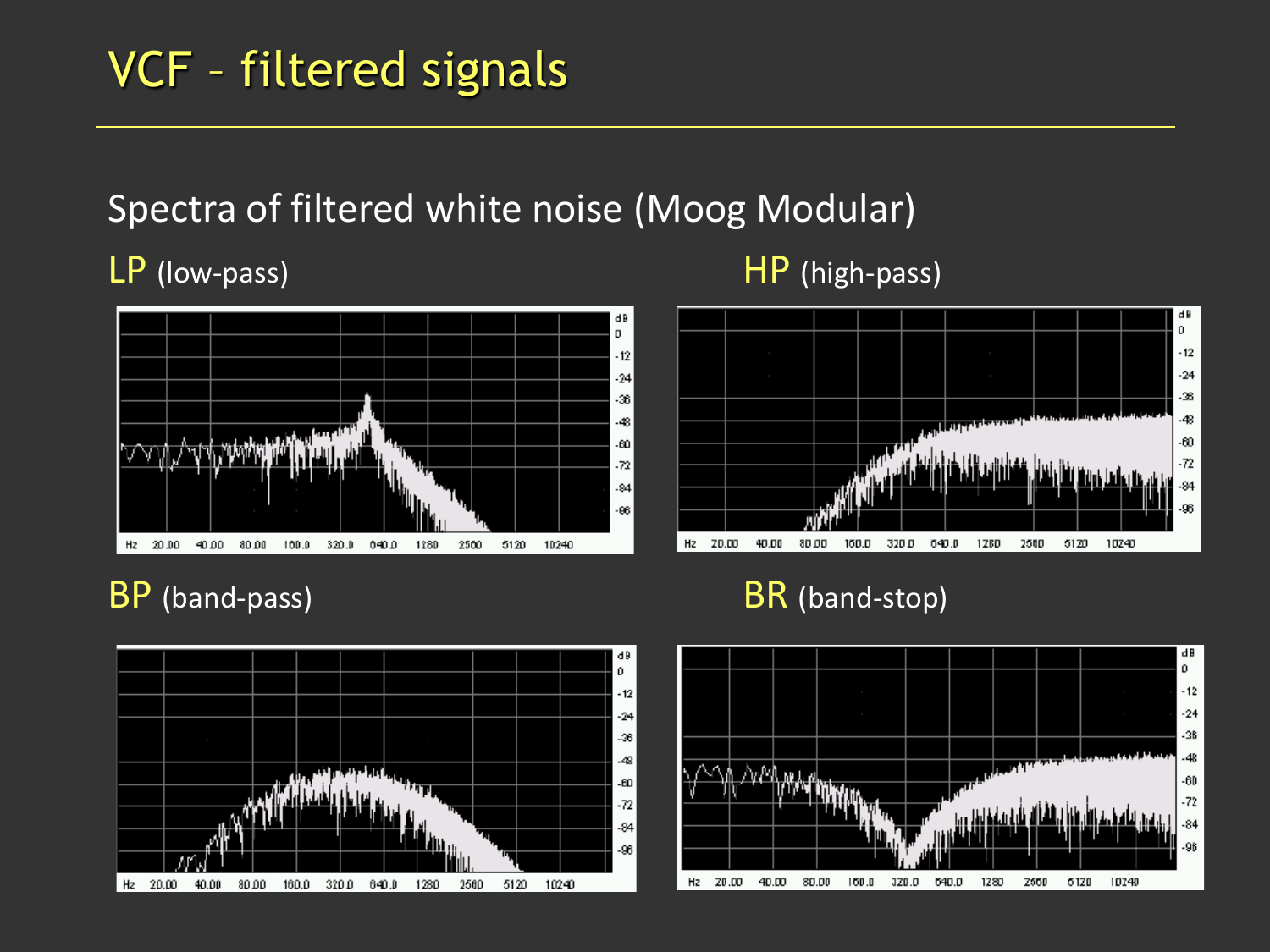## VCF - filter

#### Parameters of VCF:

- filter type – LP, HP, BP, *notch* (BS)
- cut-off frequency
- resonance (Q, *res*)
- attenuation rate

#### Modulation inputs:

- cut-off
- resonance (rarely)



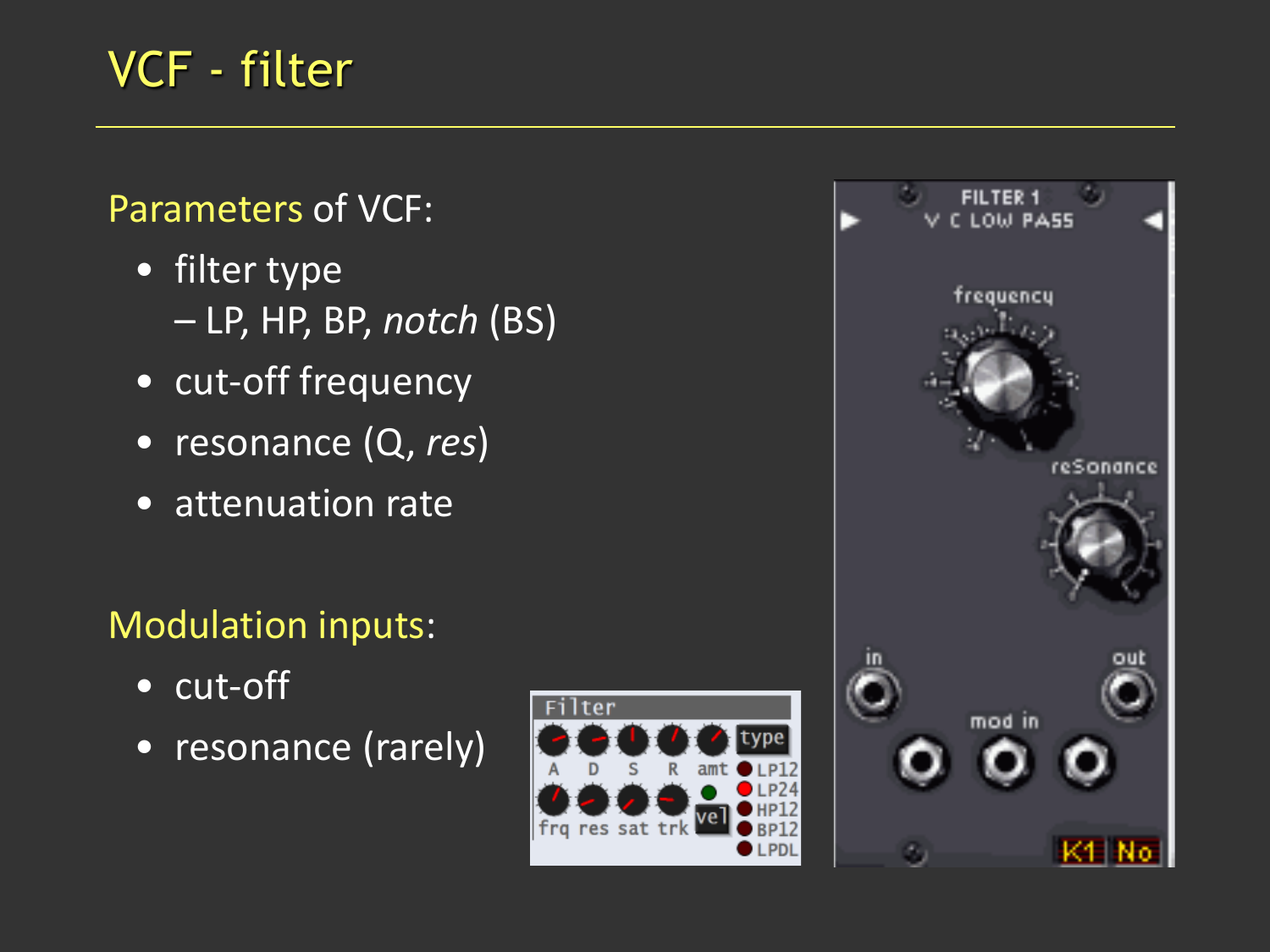*Key follow* allows controlling the module parameters with a musical keyboard. The effect depends on the key number. If we set a fixed cut-off frequency in VCF, e.g. 2.6 kHz in a low-pass filter, then:

- for a sound with frequency 500 Hz first 5 partials will be passed through,
- but for a sound with frequency 4 kHz, all partials will be attenuated (they are in the stop band).

This is usually not what we need. We want to attenuate e.g. from 5<sup>th</sup> partial onwards, independently of the fundamental frequency of the signal.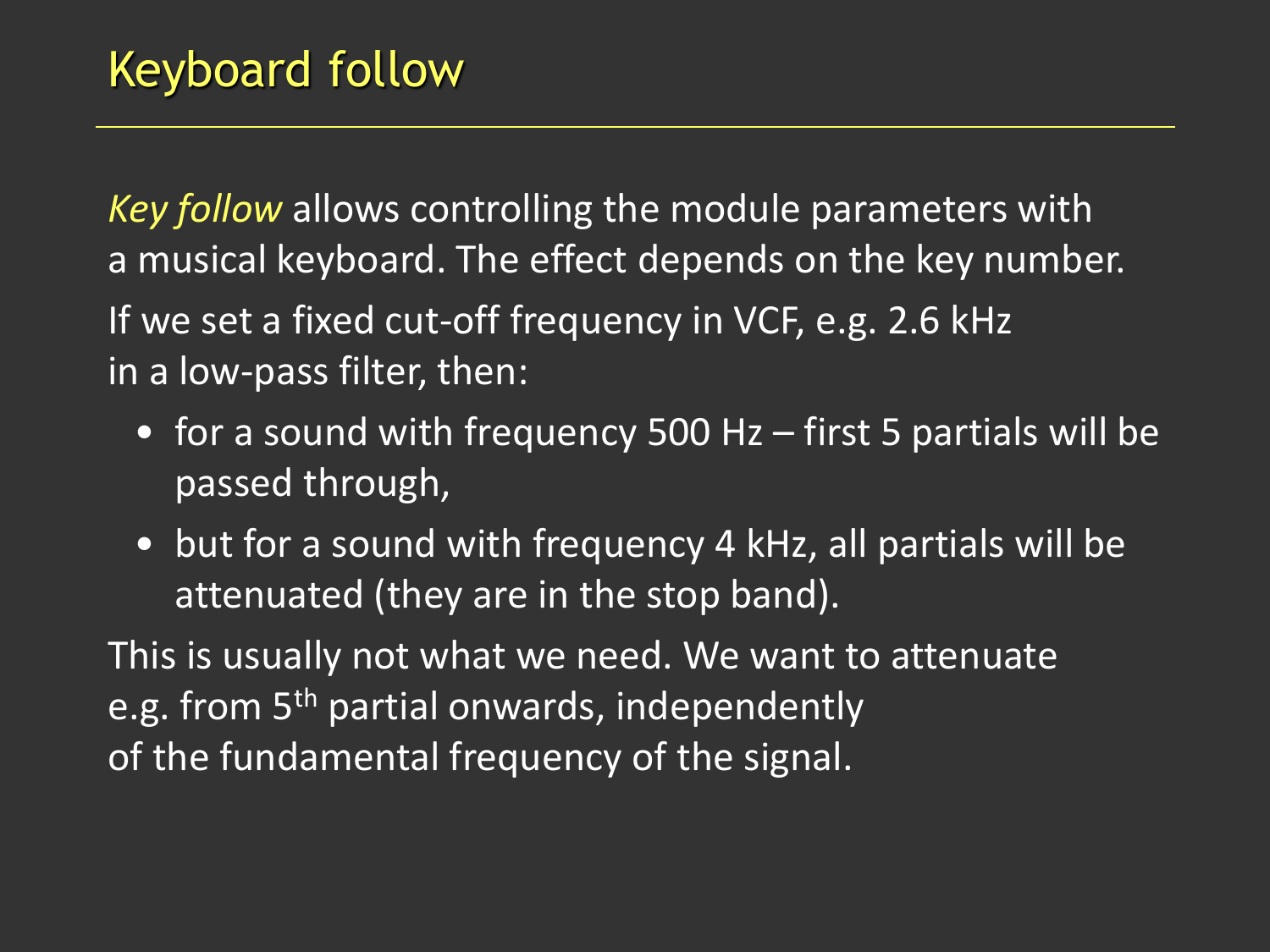## Keyboard follow

- With key follow, the cut-off frequency follows the pressed keys. Strength of this effect can be regulated.
- As a result, the timbre of the sound remains constant.
- Similarly, we can apply key follow to other parameters.

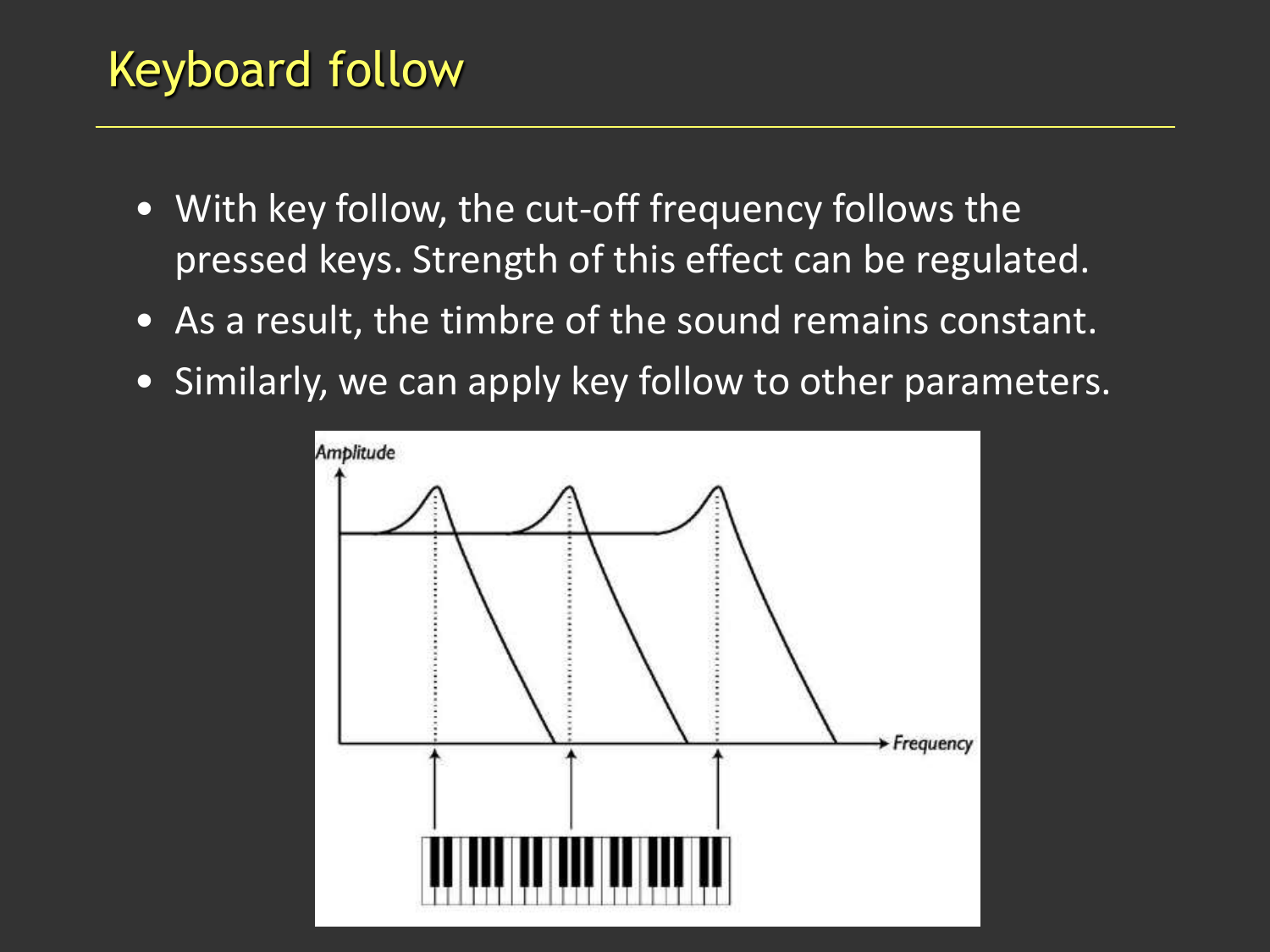#### VCA – Voltage Controlled Amplifier

- The output module of the synthesizer.
- In practice, VCA is always coupled with an envelope generator EG in order to shape the signal envelope.
- EG controls the gain of VCA, according to the envelope – a "gain vs. time" function.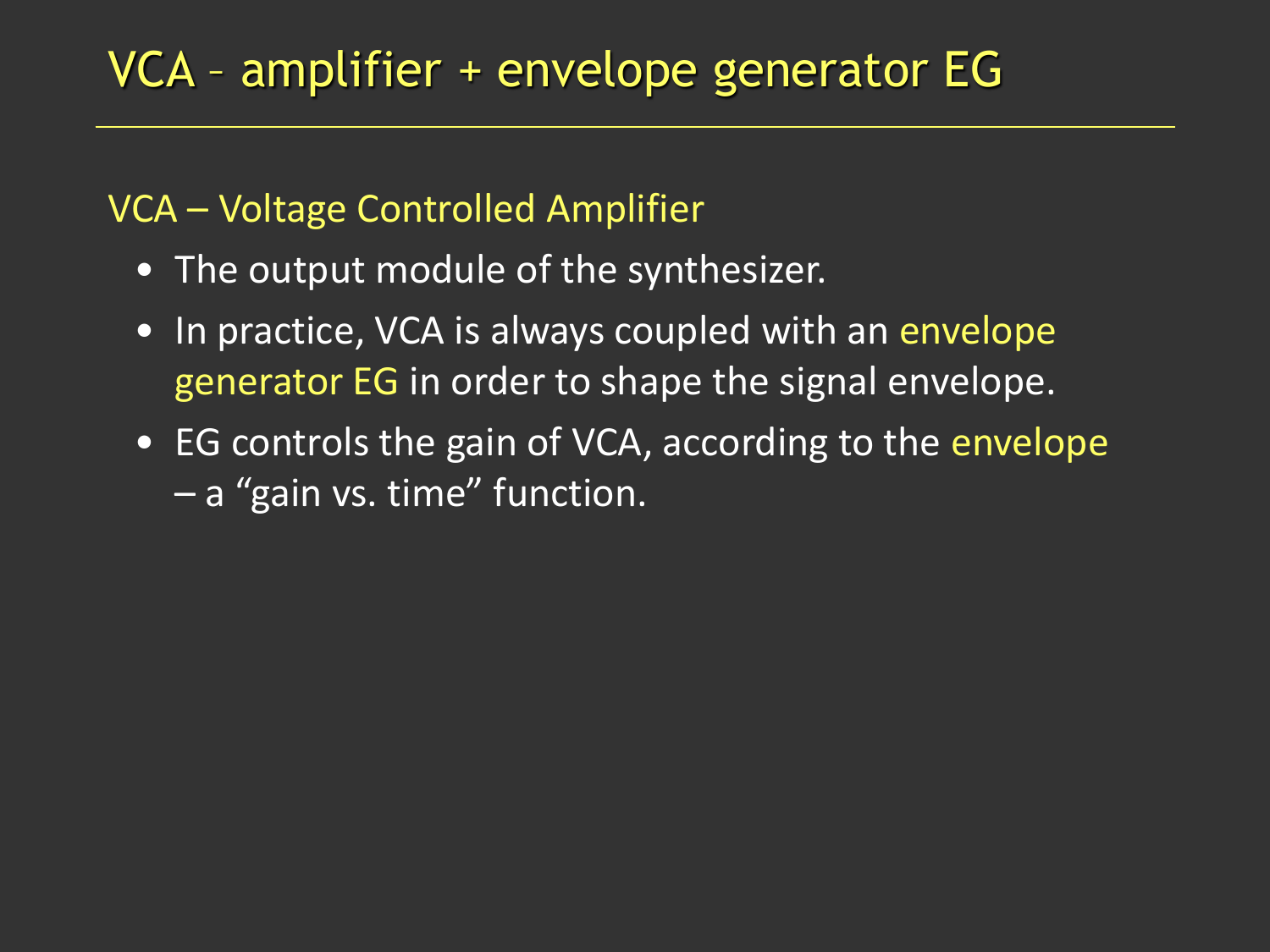## Envelope of a musical sound

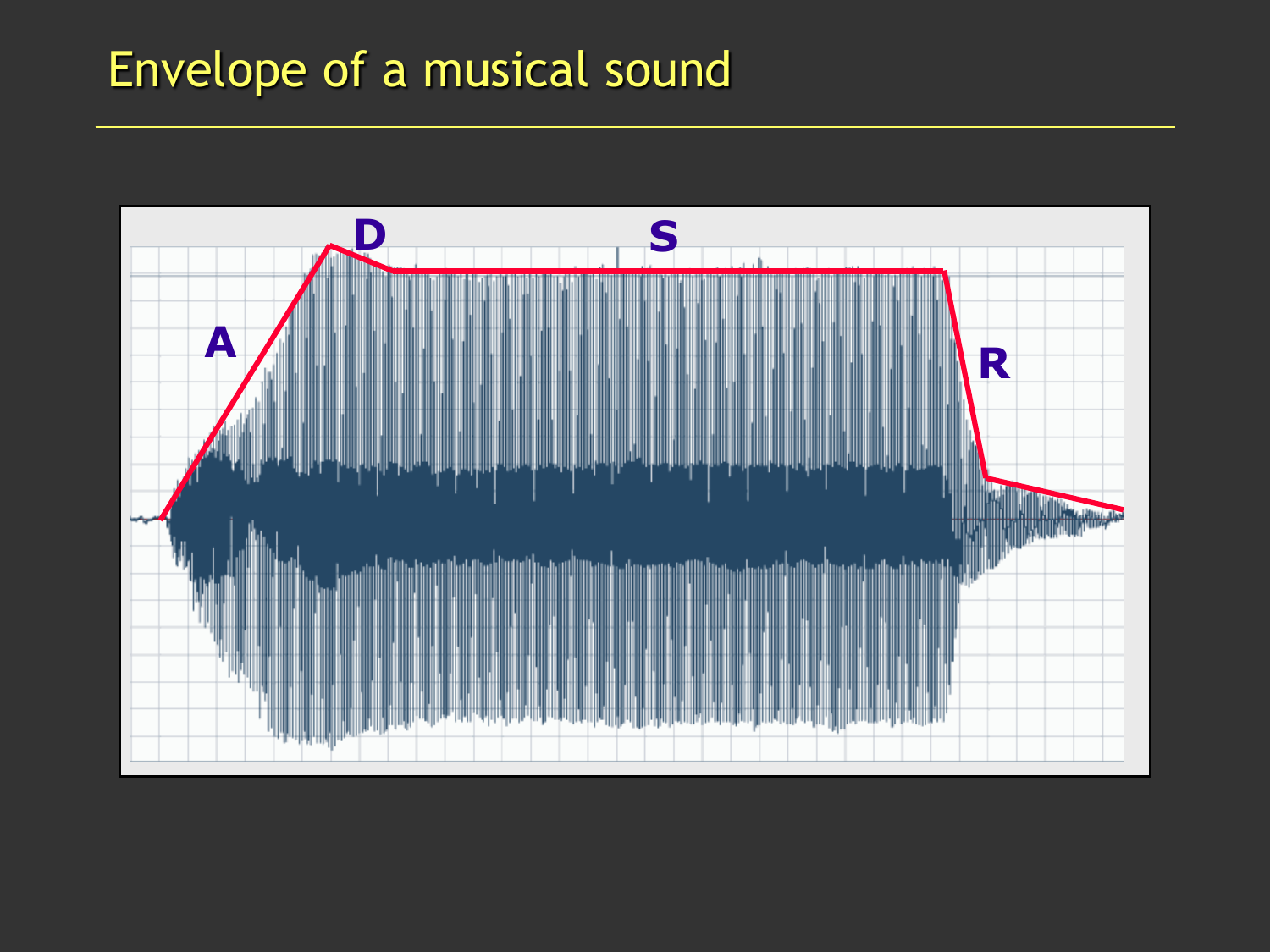Parameters of the ADSR envelope:

- A: duration of the attack phase
- D: duration of the decay phase
- S: level of the sustain phase (not duration!)
- R: duration of the release phase

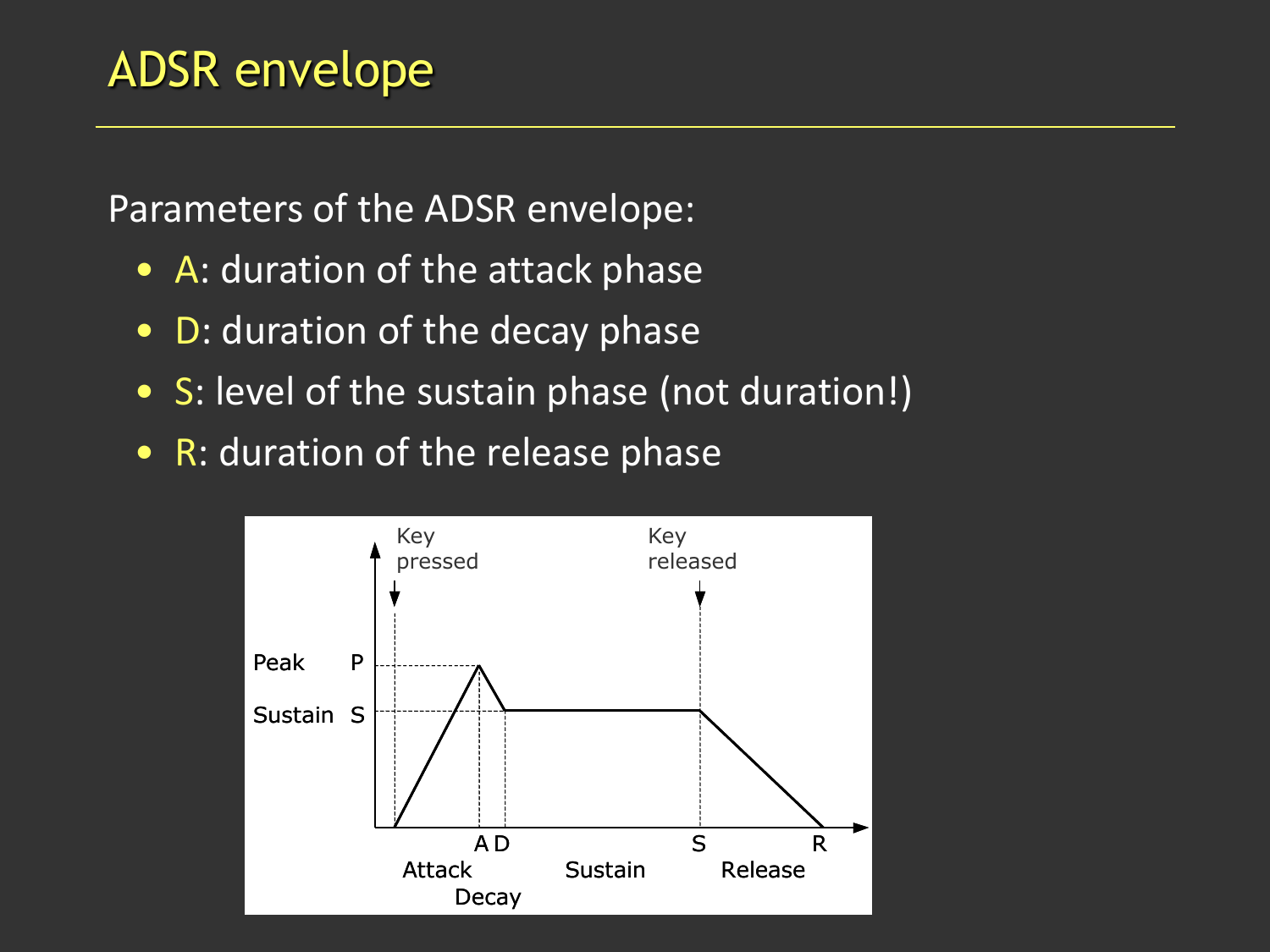EG – envelope generator in VCA modifies changes of the signal loudness in time. The ADSR envelope consists of four sections that change linearly or exponentially.





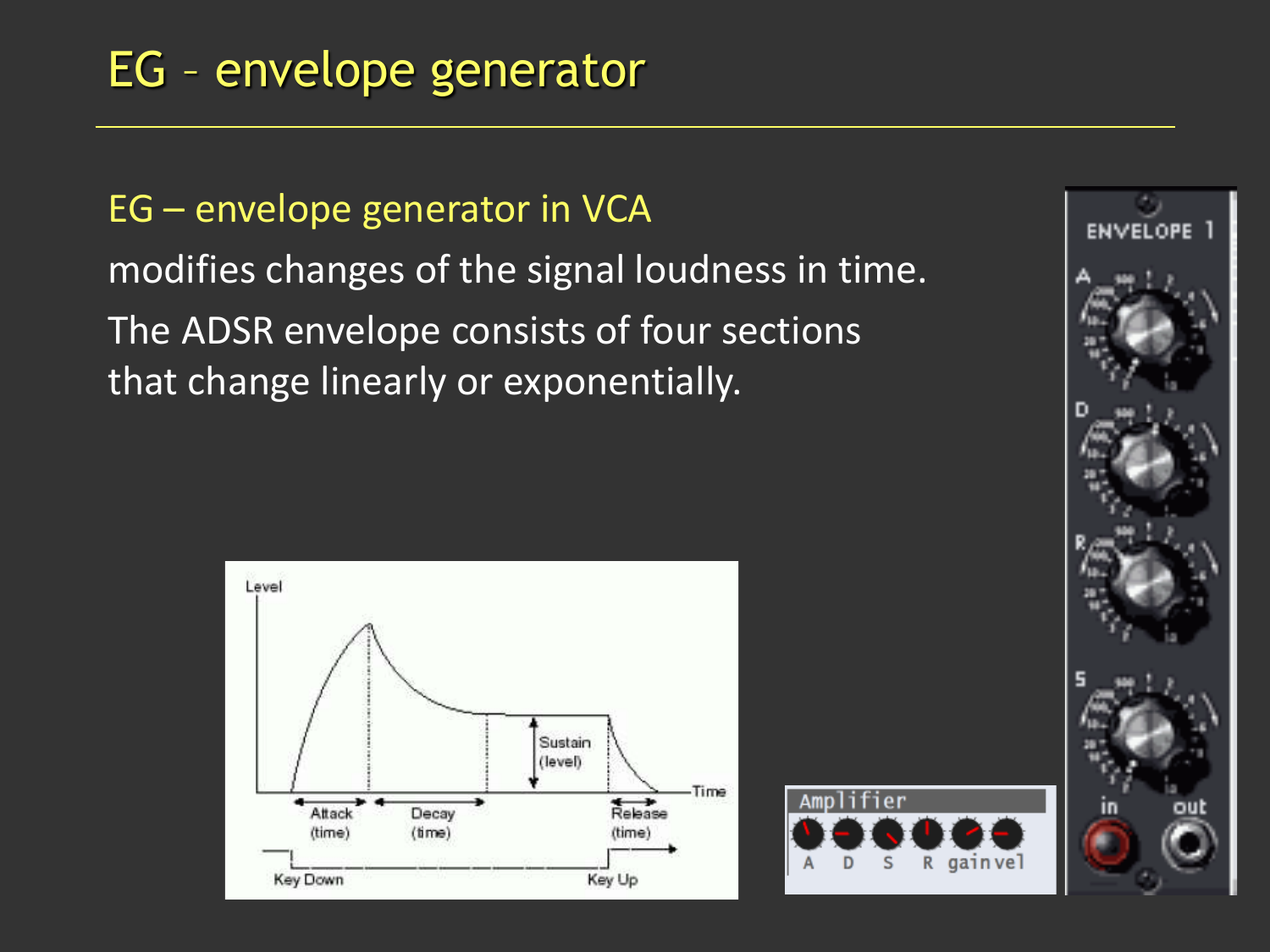Sound of a wind instrument (e.g. a trumpet):

- A, R sufficiently large
- $D -$  is present, but it's short
- S level slightly below the peak

Sound of a string instrument (e.g. a guitar):

- $A very short$
- $D$  very long
- S level at zero
- R zero, or the same as D
- key release should not break the D phase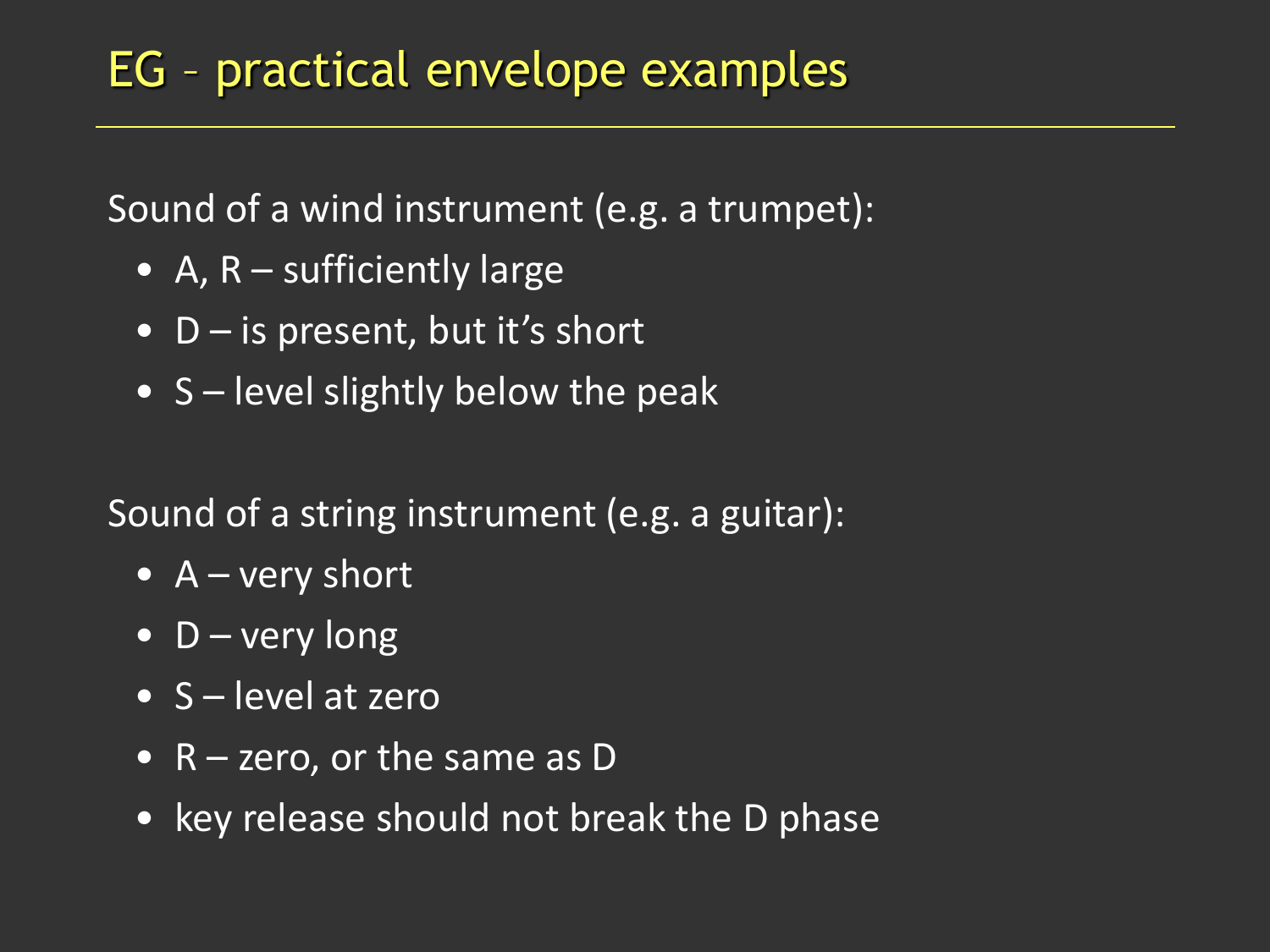## Velocity control

- All professional musical keyboards are dynamic, they have velocity sensors that measure the "strength" of key pressing.
- Usually, velocity value is used to control the gain of VCA (softer or louder sound for softer or harder key press).
- We can use the velocity to control other parameters, e.g. VCF cut-off (timbre changes according to the strength of key press).

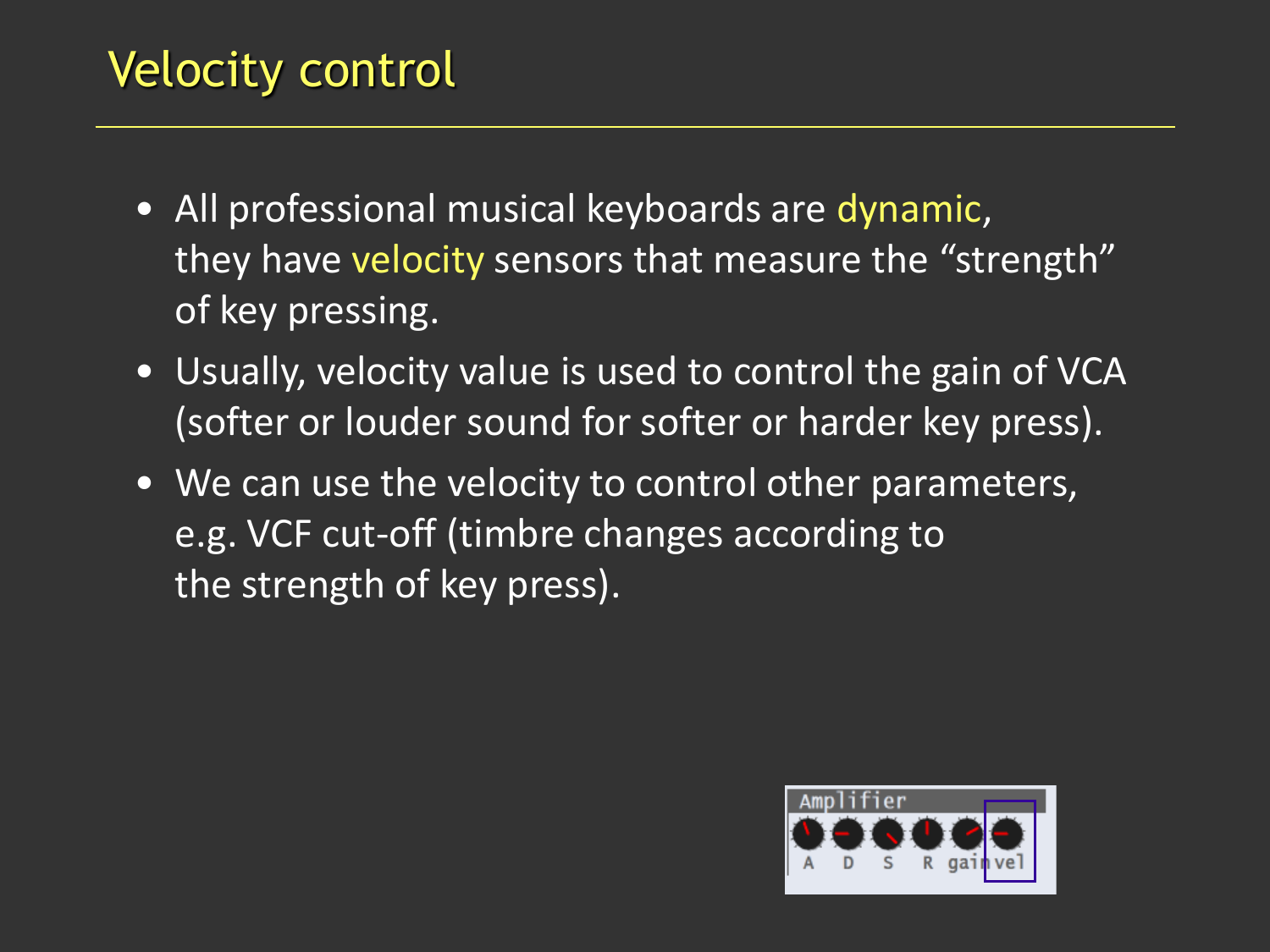#### Modulation

- Synthetic sounds generated by VCO + VCF + VCA are static, their timbre is constant. Hence, they sound dull.
- If we want dynamic, alive sounds, we must modify the sound as it plays.
- Modulation in sound synthesis is achieved by changing the control parameters (voltage) with control signals, produced by:
	- envelope generators EG linear changes,
	- LFO modules cyclic changes
- Please remember: it is the modulation that makes the subtractive synthesis sound interesting!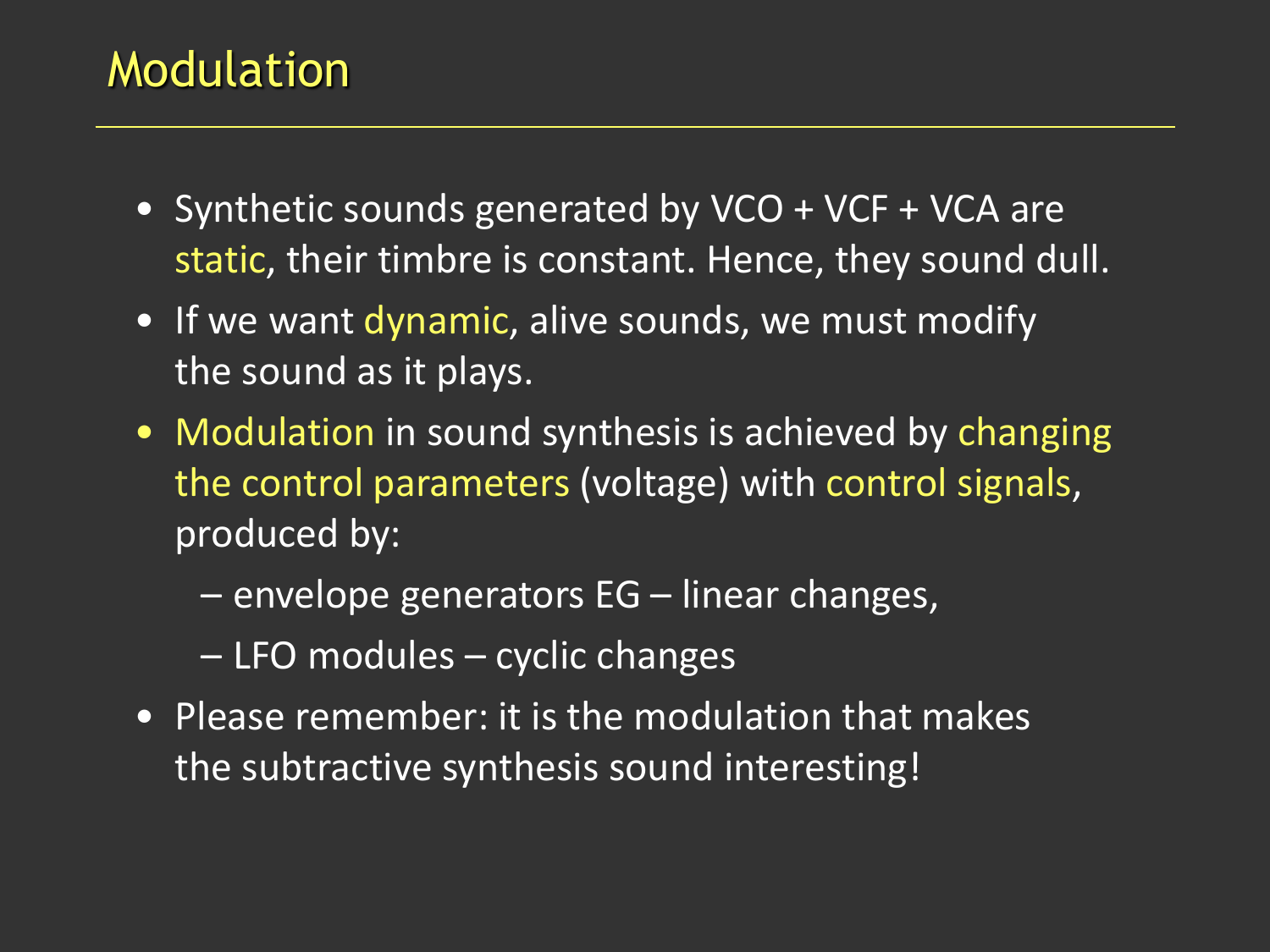### EG is the modulator

- Envelope generator is an example of a modulator. It produces a control signal (not a sound).
- EG signal can control other modules.
	- VCO envelope changes the produced frequency. It can be used to modify the attack phase or to create special effect sounds. VCO envelope often has a simplified AD shape.
	- VCF envelope modifies the cut-off frequency. It may be used e.g. to alter the timbre during the attack phase.

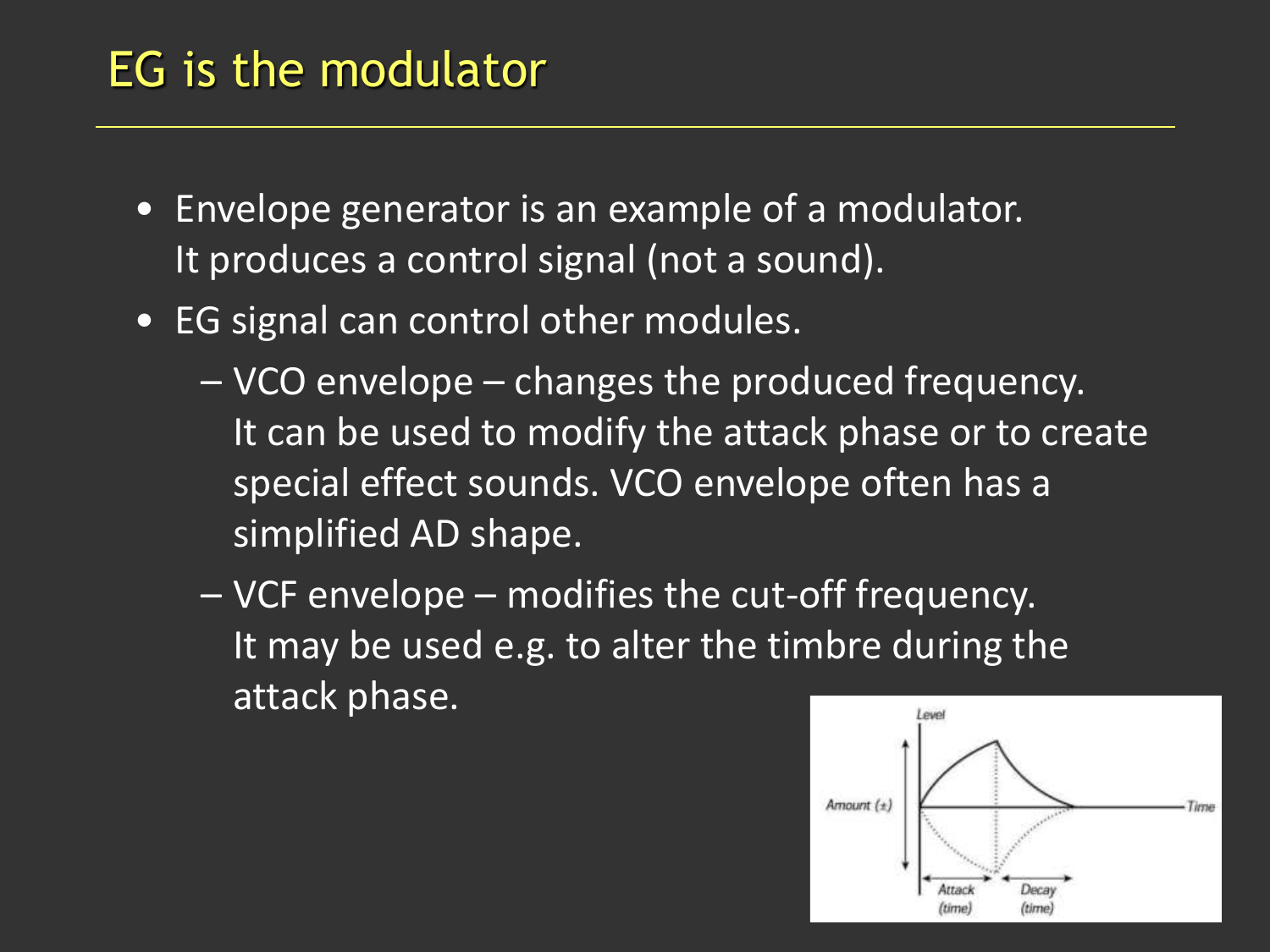LFO – Low Frequency Oscillator. Produces control (inaudible) signals with frequency below 20 Hz. Otherwise, it is a standard oscillator (similar to VCO).

LFO parameters:

- wave shape
- frequency modulation rate
- amplitude modulation depth



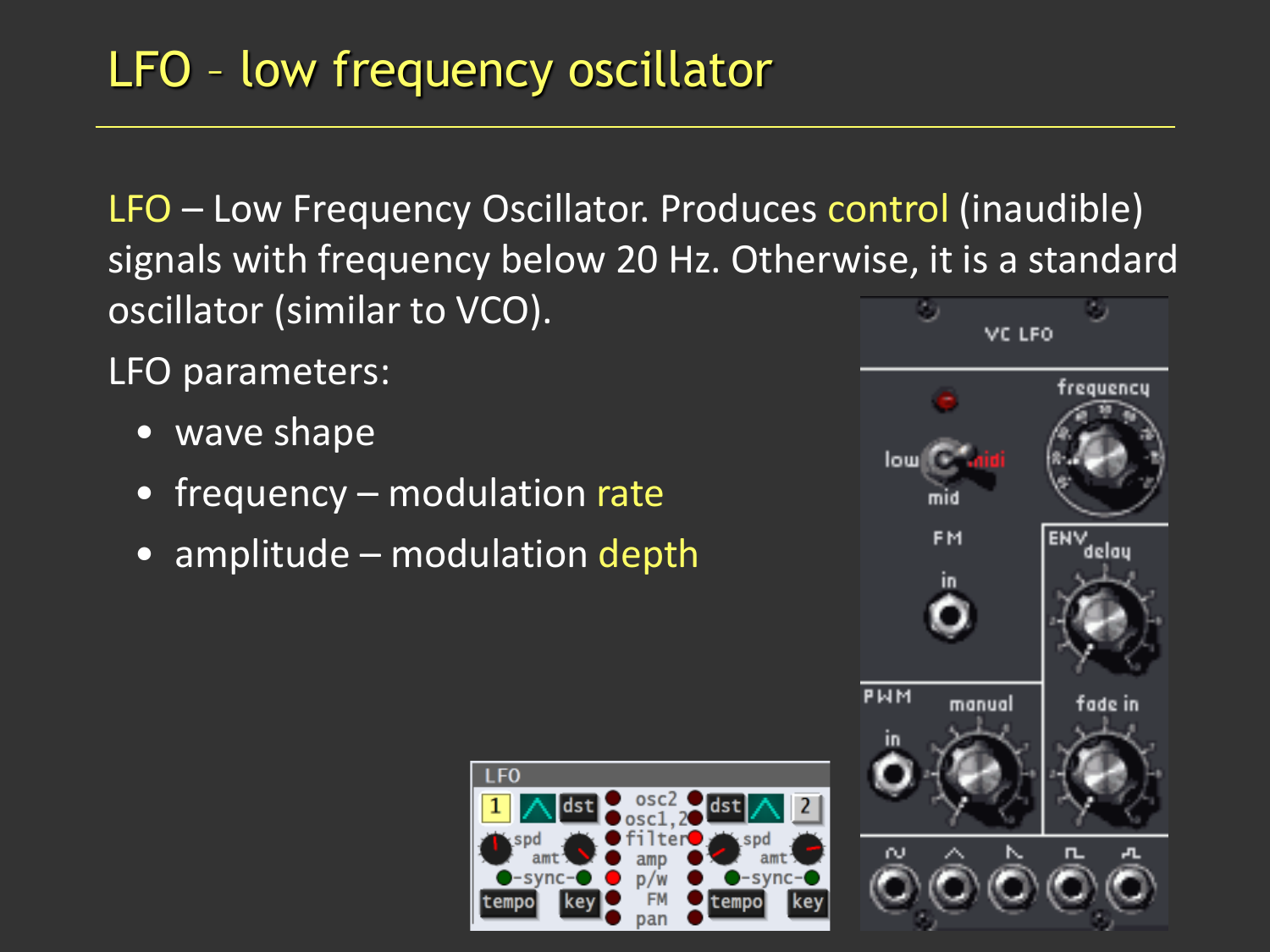## LFO – examples

A typical example: LFO controls the cut-off frequency of VCF. It produces cyclic timbre changes (dark-bright), often called a sweep.

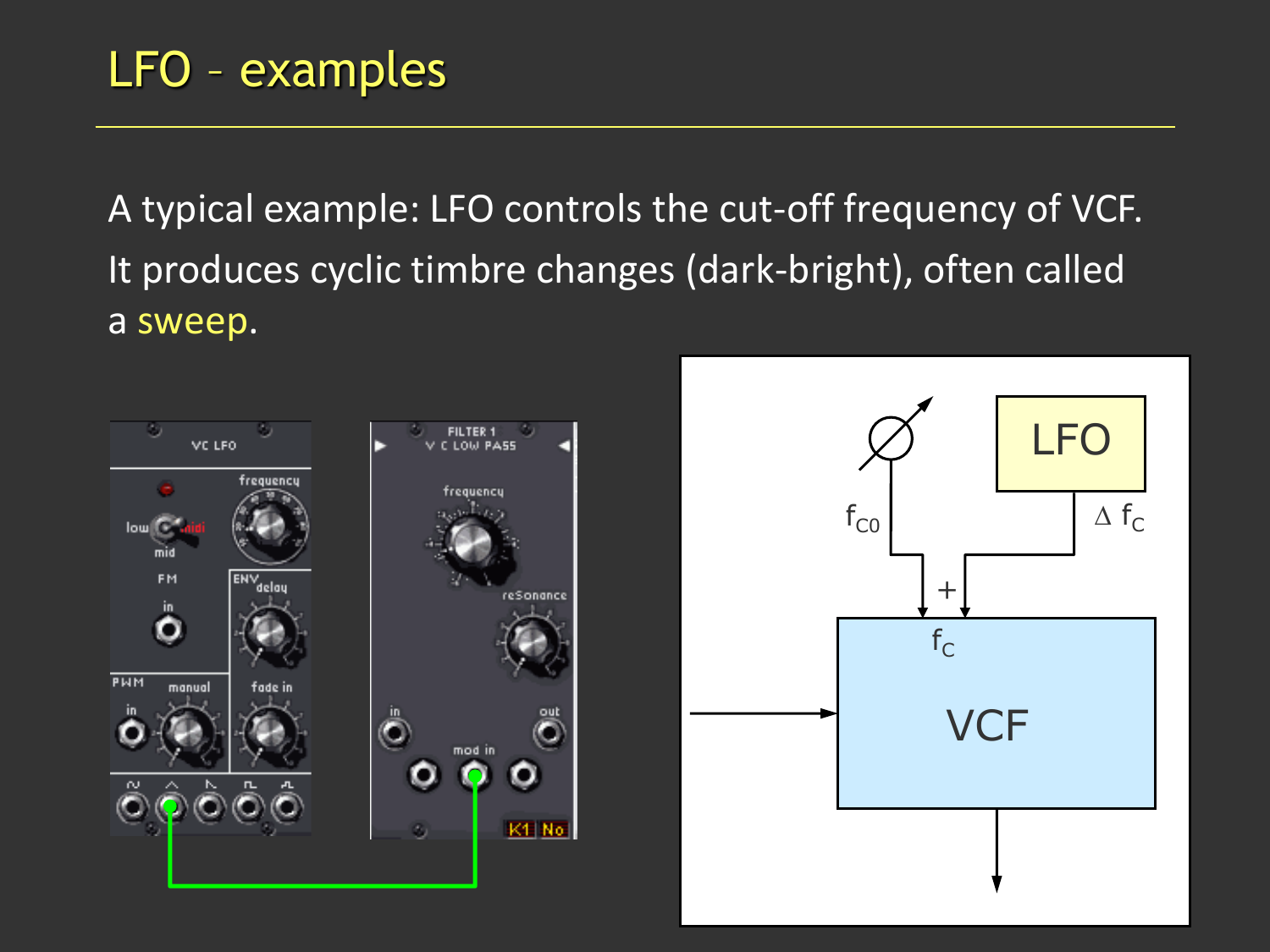Modulation parameters:

- LFO waveshape type of changes (sine or triangle – smooth, square – step, sawtooth - mixed),
- LFO frequency rate, how quickly the timbre changes,
- LFO amplitude depth, range of timbre changes.

If the amplitude is set too high, a tremolo effect is produced. In extreme cases, the sound may periodically fade out completely (the cut-off reaches zero).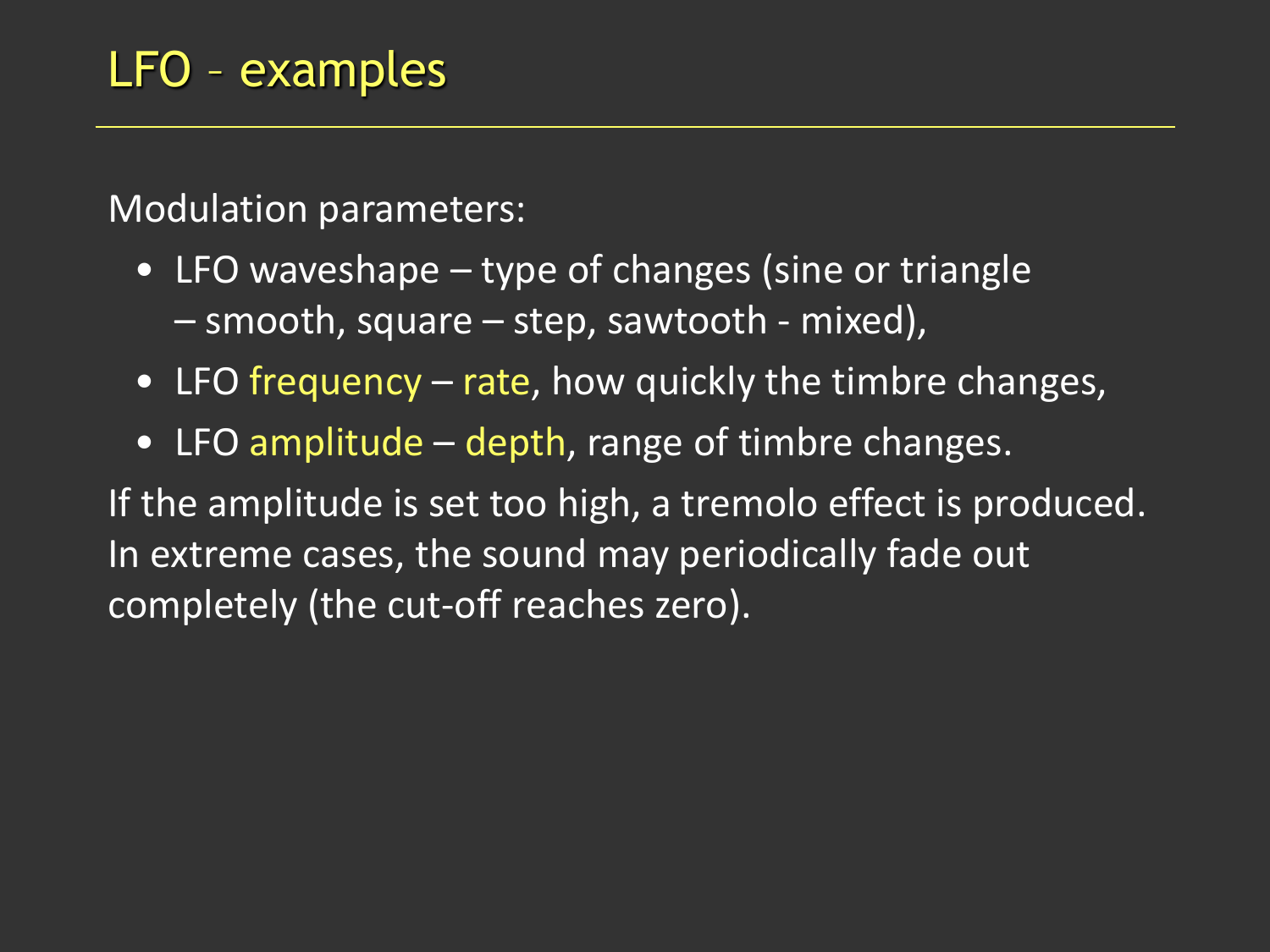#### LFO – cut-off modulation

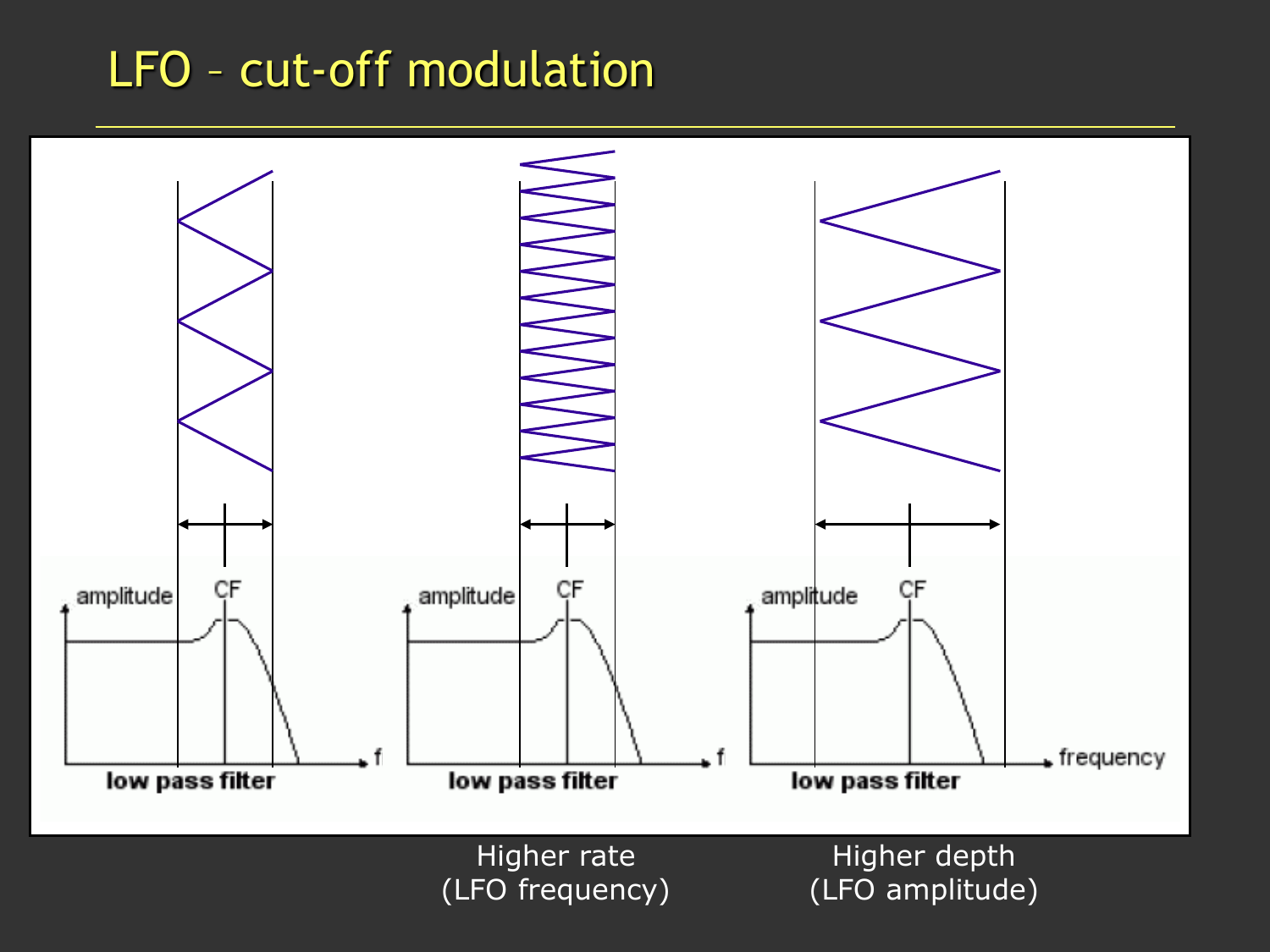## Which parameters can LFO modulate?

#### VCO:

- signal frequency (vibrato)
- fill rate of a square wave (timbre modulation)

#### VCF:

- filter cut-off (timbre modulation)
- resonance (rarely available)

VCO:

- output gain (tremolo)
- stereo panning

All module parameters that have control input may be modulated by LFO and EG.

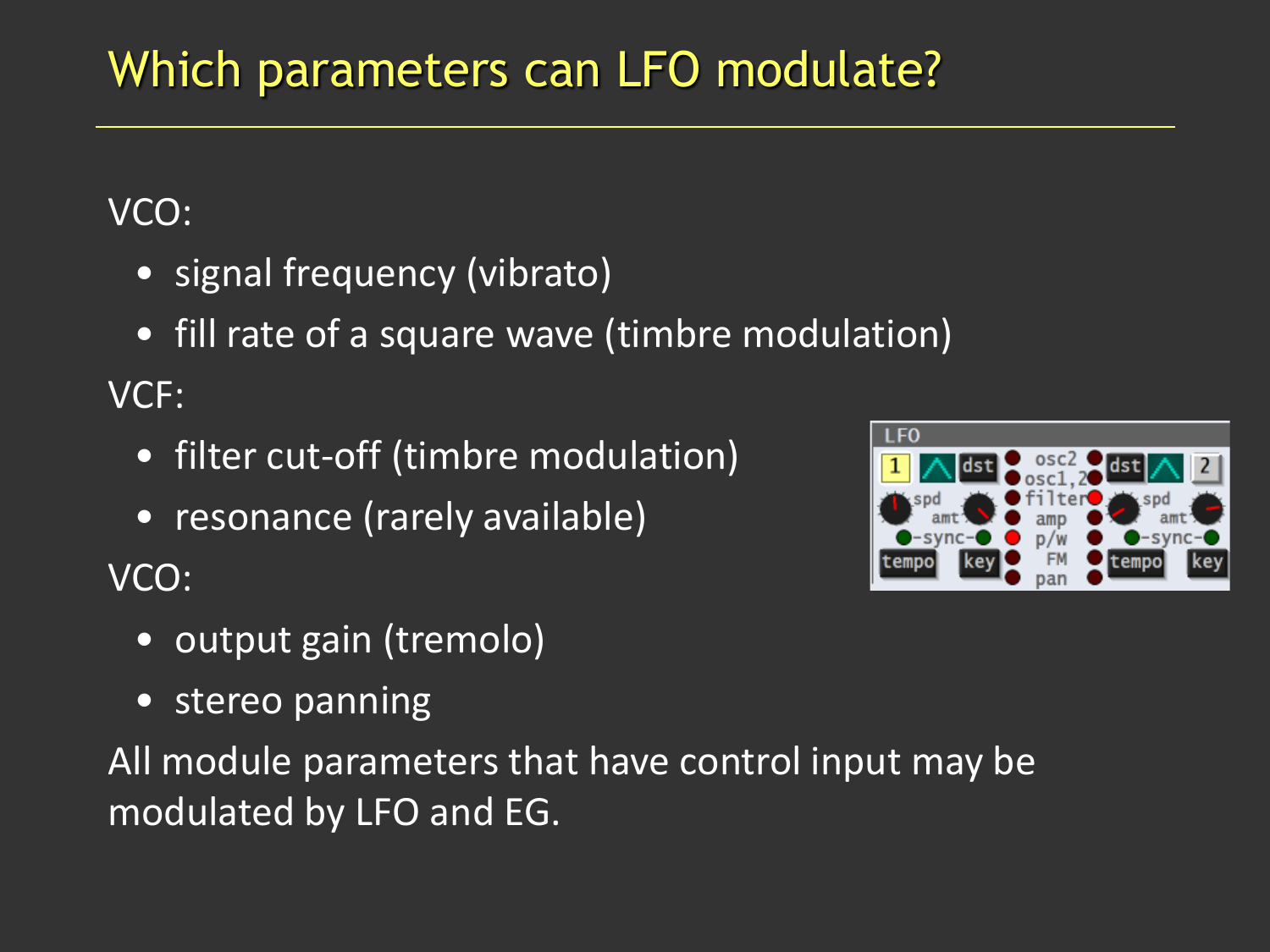A hardware subtractive synthesizer may have two forms:

- modules connected with patches (cables) by a musician (Moog Modular, EuroRack) – more work needed, but much more flexible, a musician creates the synthesis algorithm by himself
- fixed connections between modules (MiniMoog, the majority of modern synthesizers) – easier to use, less flexible, but a standard setup (2-3×VCO, VCF, VCA, EGs, LFOs) is often sufficient.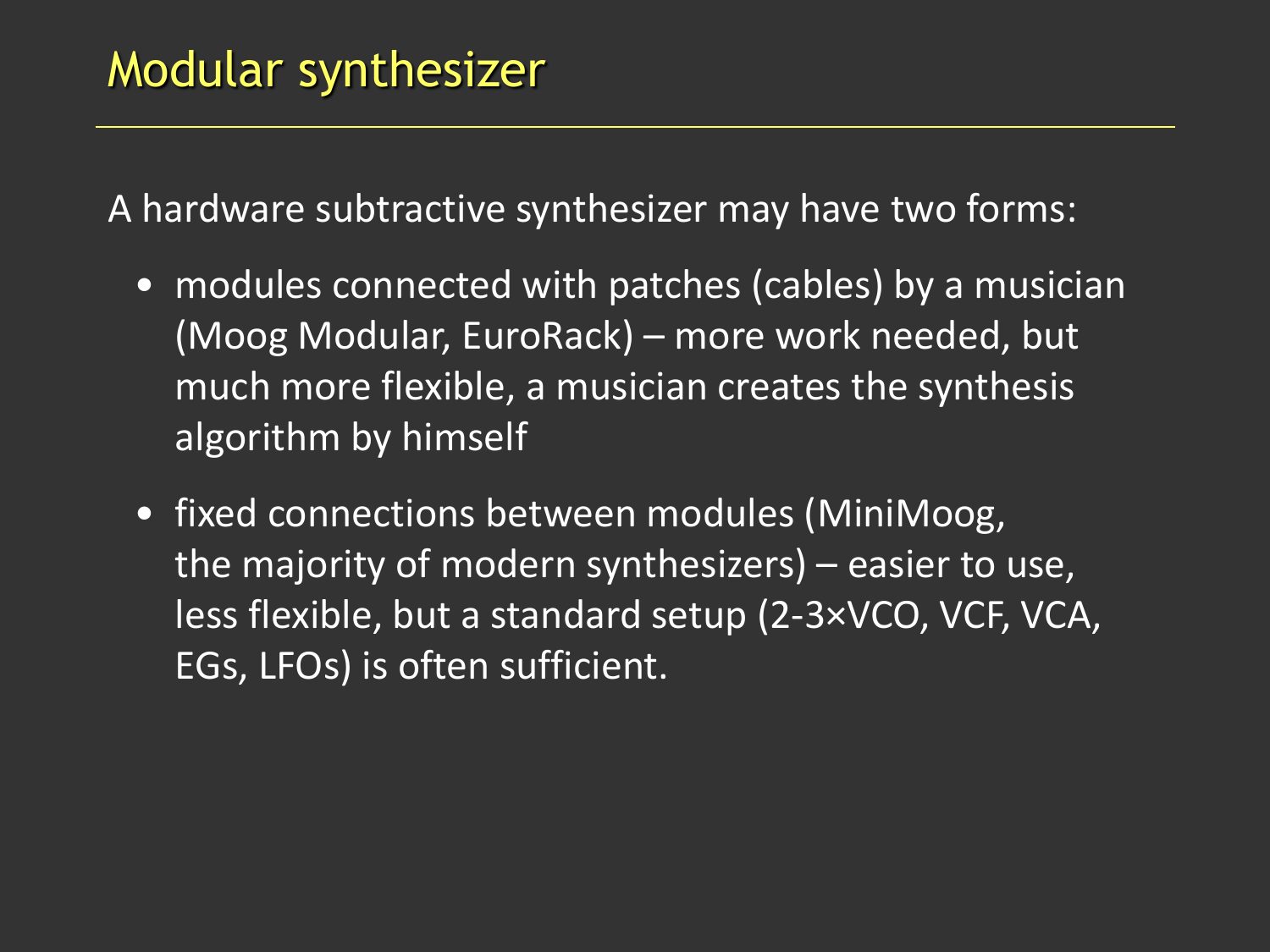## General diagram of a subtractive synthesizer

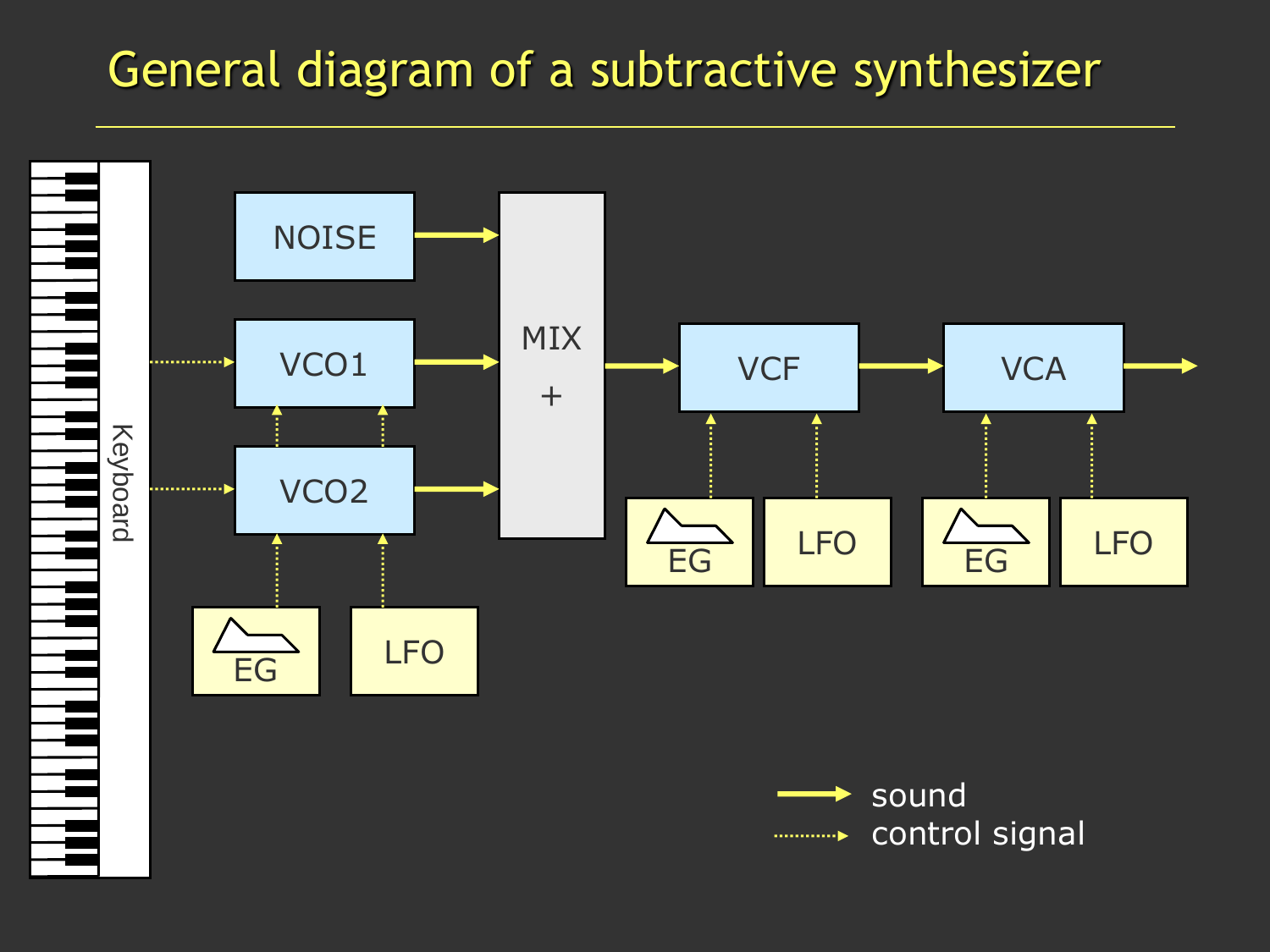## Additional modules

Other synthesizer modules (not present in some instruments):

- sound effects (delay, chorus, phaser, etc.)
- noise generators (RNG Random Noise Generator)
- sequencer
- arpeggiator
- trigger modules
- sample and hold
- envelope follower
- and others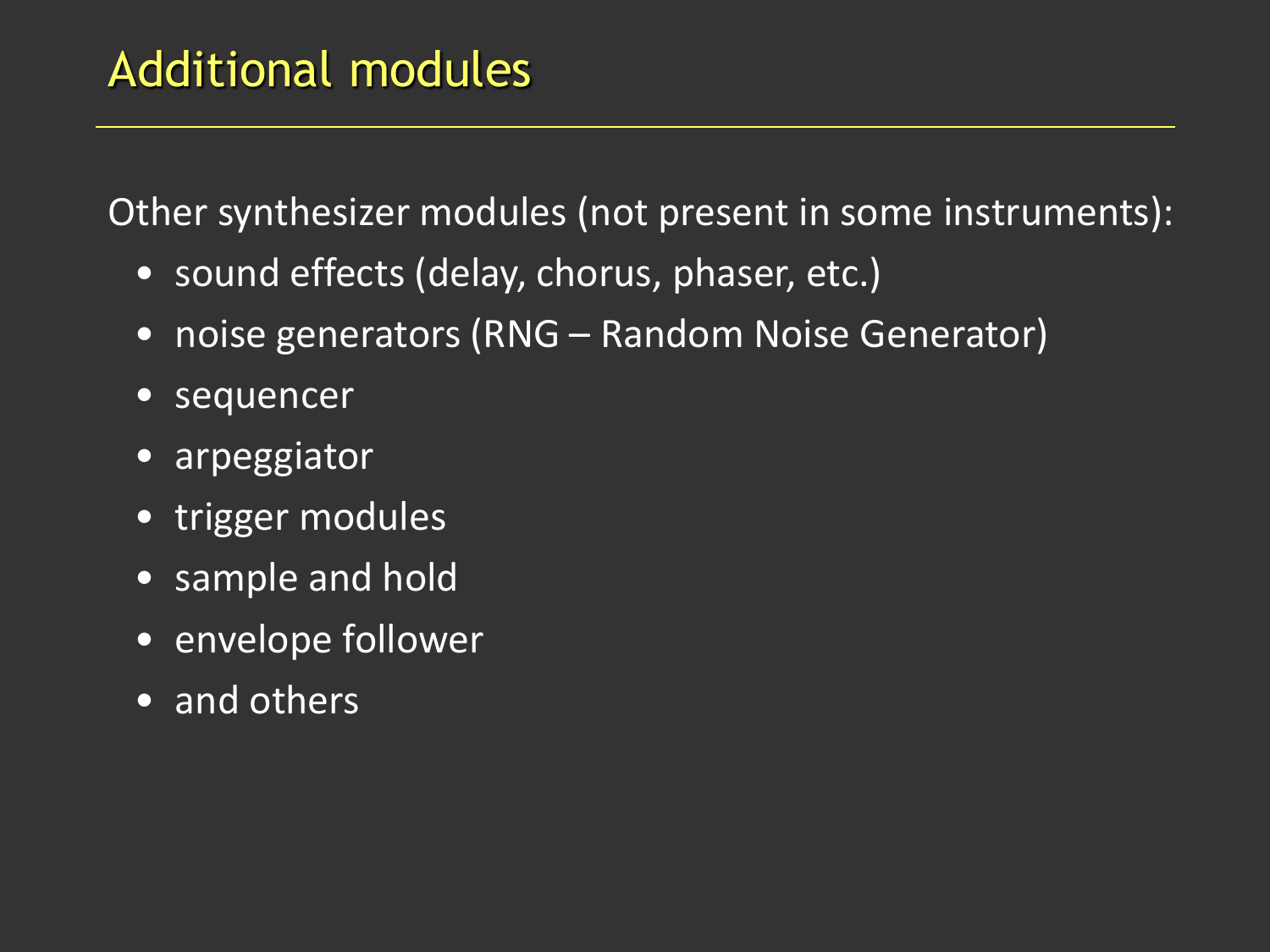Step sequencer:

- generates programmed control sequences
- plays sounds automatically
- triggered by a keyboard or by a square wave generator

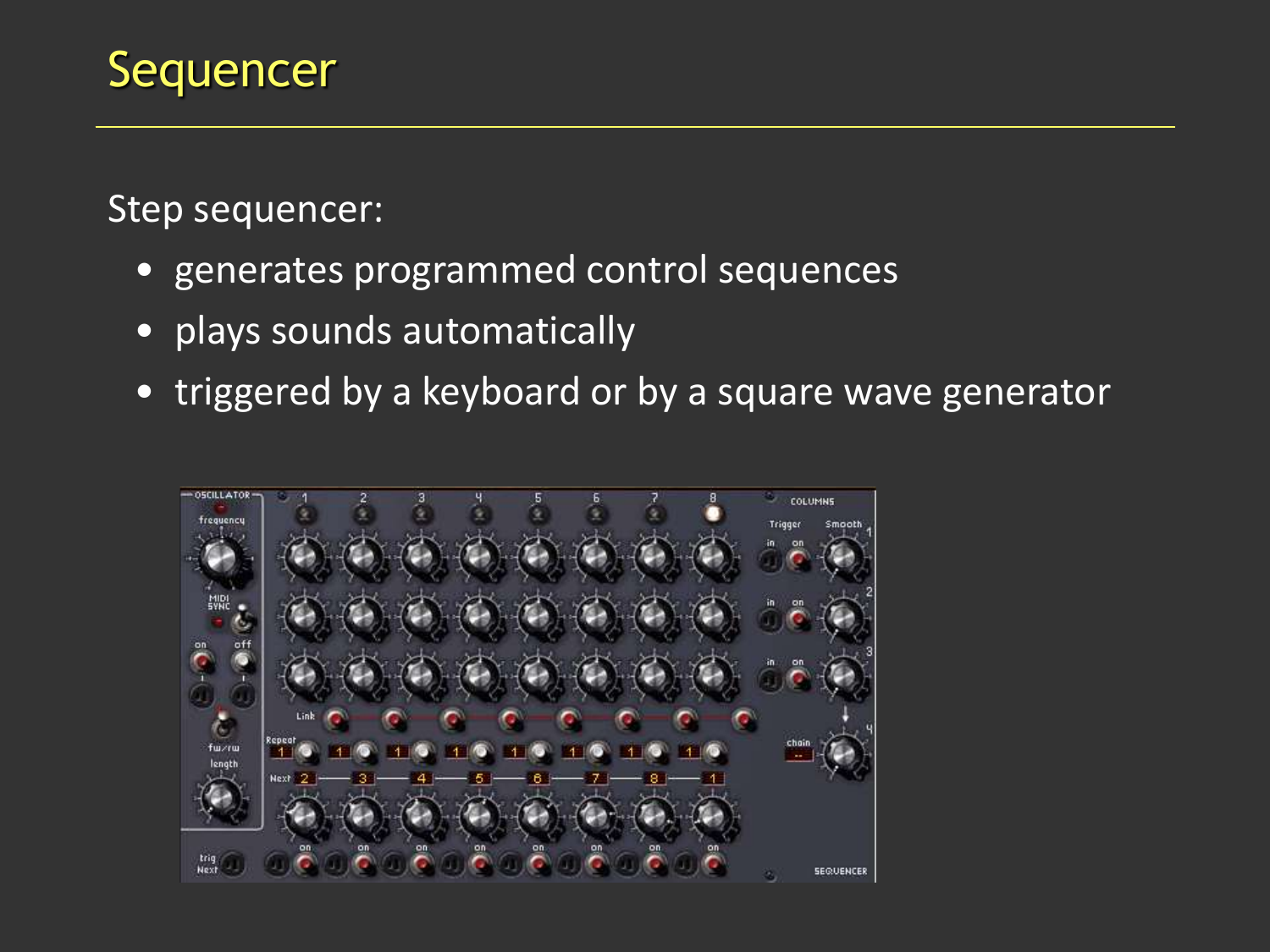## Controlling the synthesizer

- Musical keyboard controls VCO frequency, triggers envelopes.
- Knobs, switches, control inputs set the synthesis parameters, introduce modulation.
- Pitch bender a wheel to modulate pitch.
- Modulation wheel can be assigned to any parameter, modulation by hand.
- Foot controllers.
- Controlling with computers (MIDI, only digital instruments).

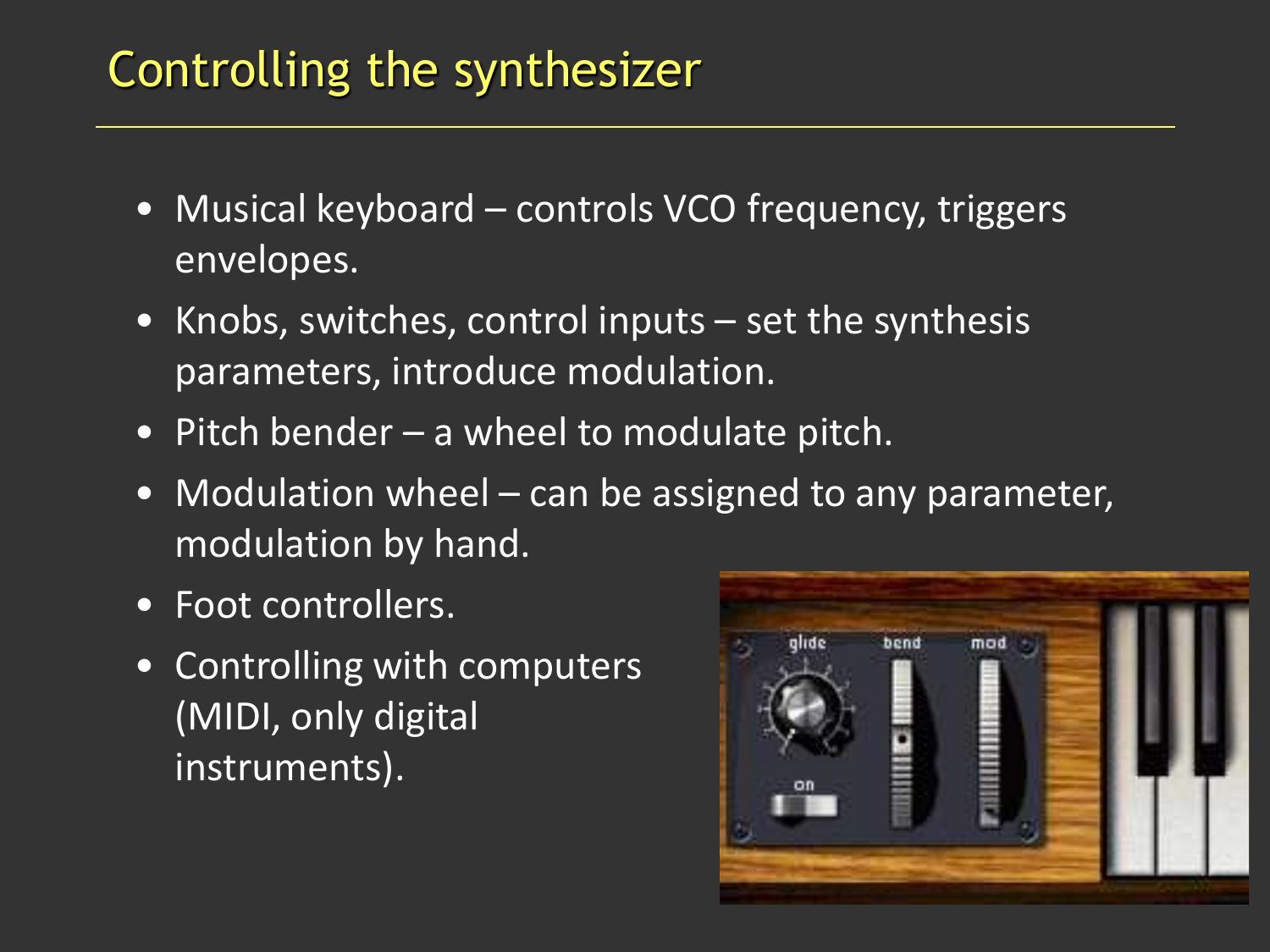#### Types of subtractive synthesizers

- Monophonic only one sound (voice) at a time (the last pressed key or the highest key). In order to compensate for monophony, a large number of VCOs (e.g. 16) have to be used. Example: Moog Modular.
- Polyphonic duplicated synthesis pipelines allow for generating multiple voices at a time and playing chords. Two or three VCOs are usually sufficient.

All modern subtractive synthesizers are polyphonic (but they usually can be switched to mono mode if a musician whishes so).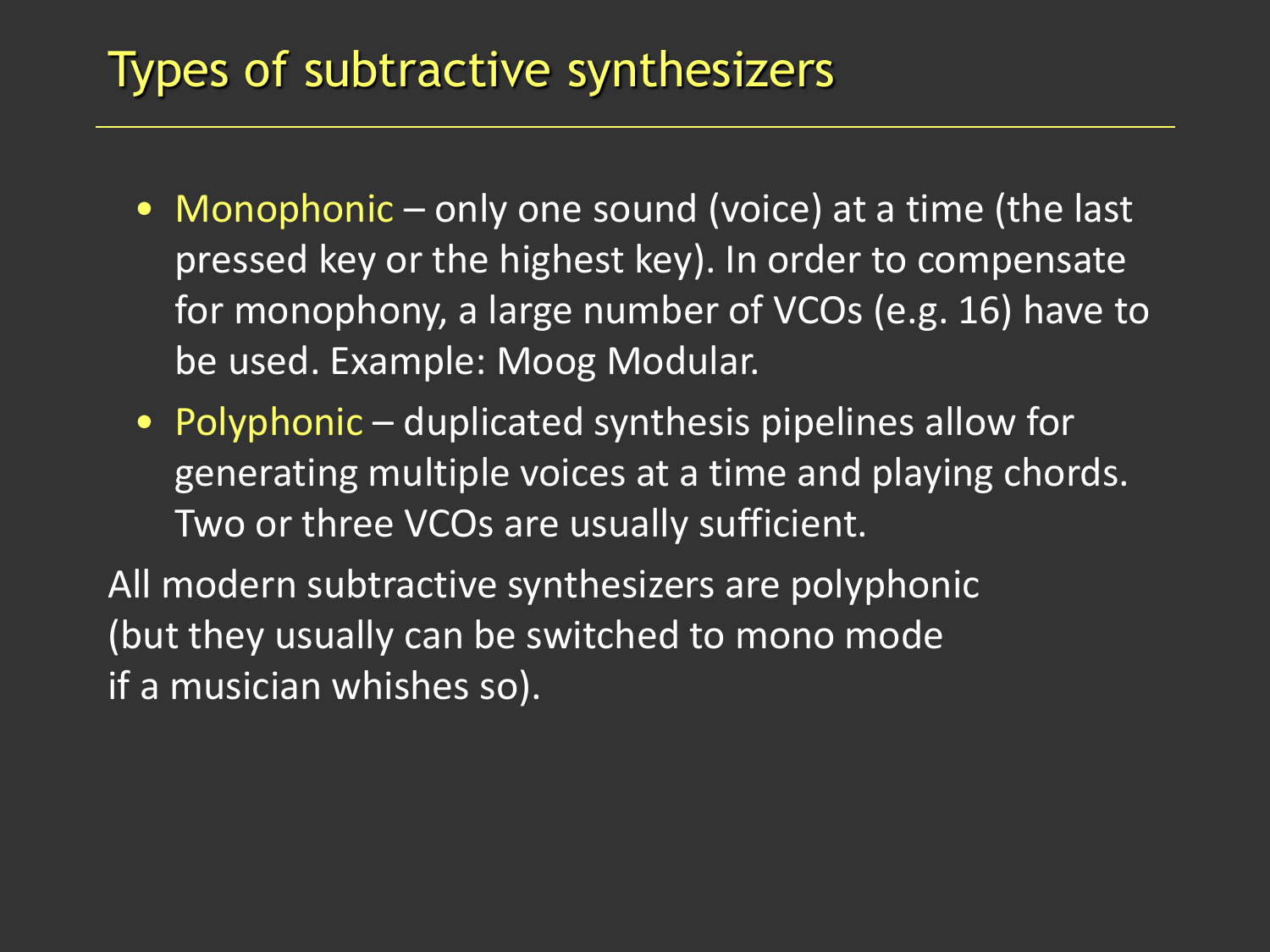#### Commercial subtractive instruments

- Robert Moog's synthesizers Moog Modular, MiniMoog, PolyMoog and others.
- ARP, Buchla, Oberheim, Sequential Circuits Prophet, Yamaha CS, Roland, Korg MS & PS.
- Later models from 1980s were hybrid synthesizers with digital oscillators (e.g. Roland Juno).
- Digital instruments (emulators) e.g. Clavia Nord Lead 2X), "virtual analog synthesis".
- Software synthesizers (VST) a large number, including Arturia Moog Modular and free Synth1.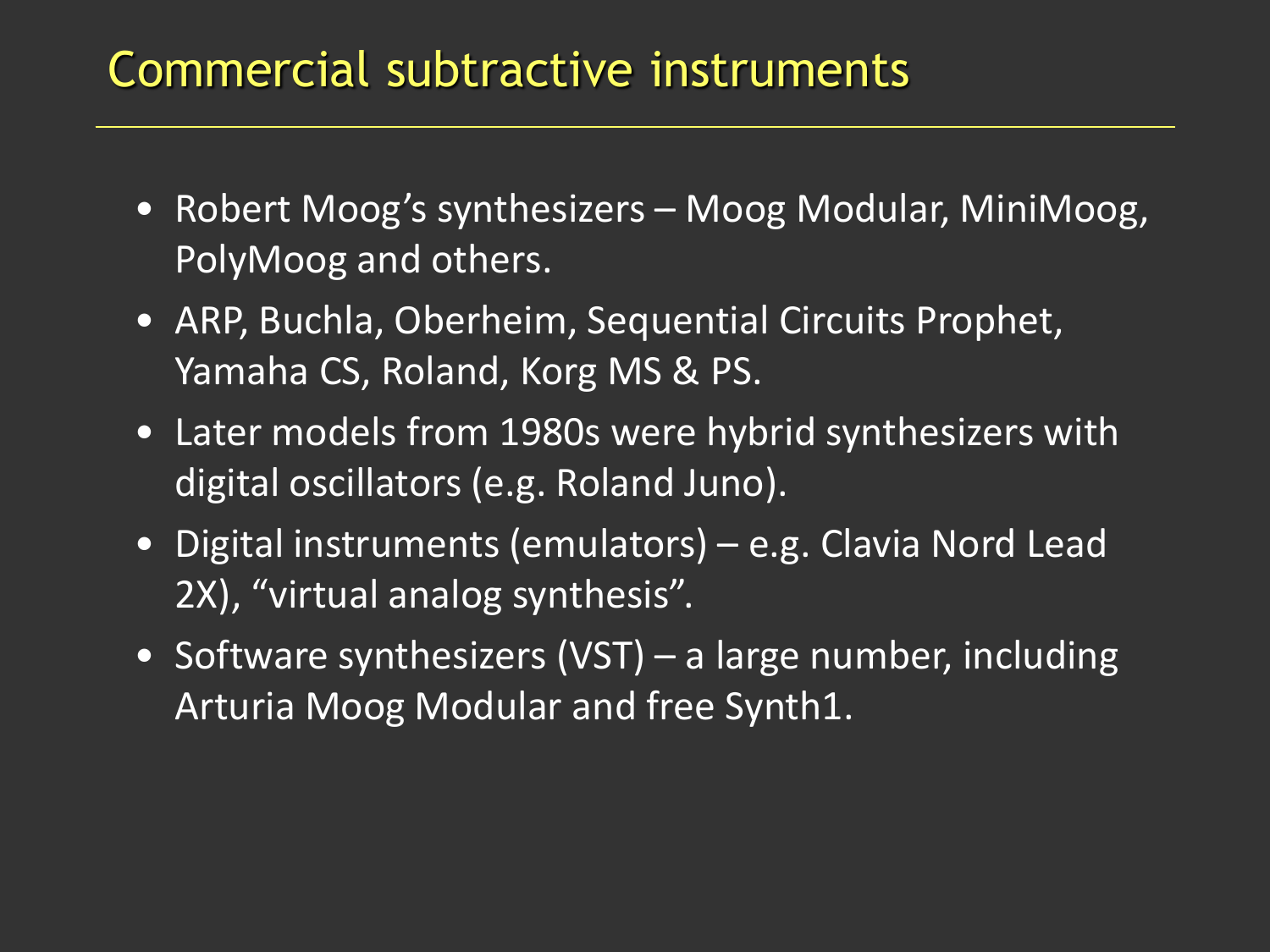#### Robert Moog with his "children"

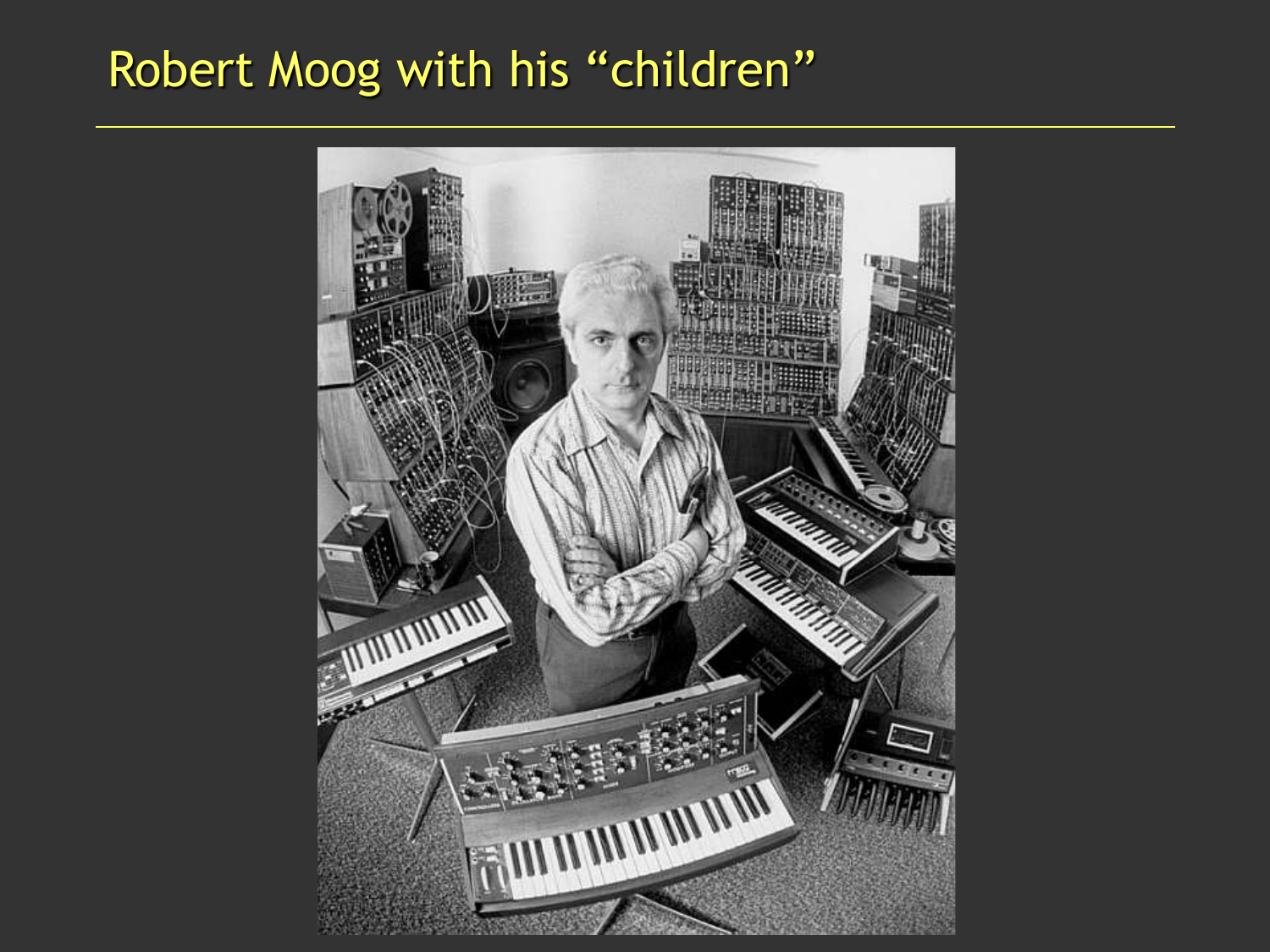#### Digital implementation of subtractive s.

Subtractive synthesis may be implemented in digital as:

- hardware instruments with keyboard, "virtual analog", often combined with sampling and other methods,
- software programs running on a computer; usually created in VSTi technology (need a VST host)
- modular software a user builds the synthesis algorithm by connecting blocks (oscillators, modulators, etc.).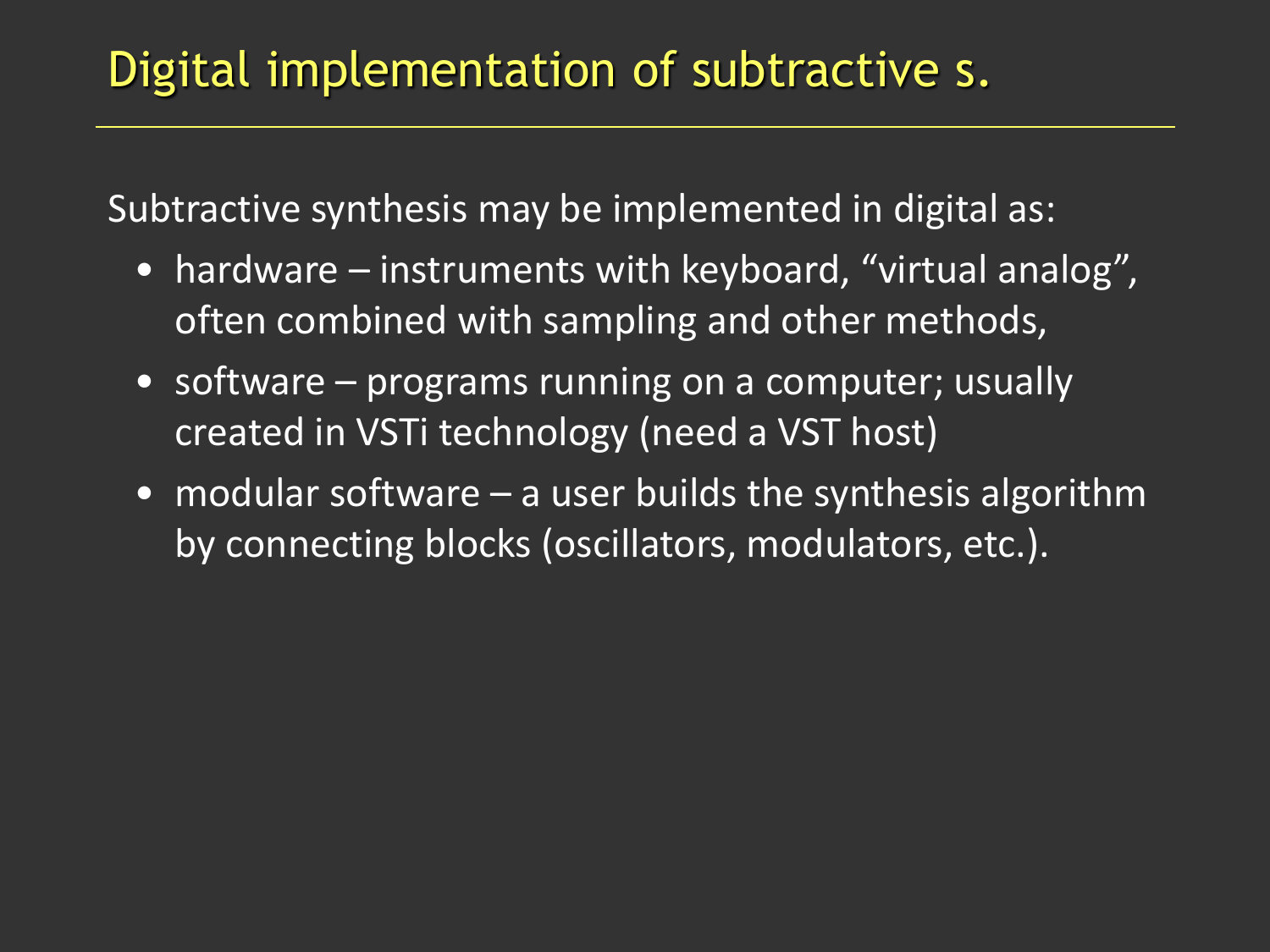## Digital subtractive synthesis

#### Synth1: a free and very capable software synthesizer

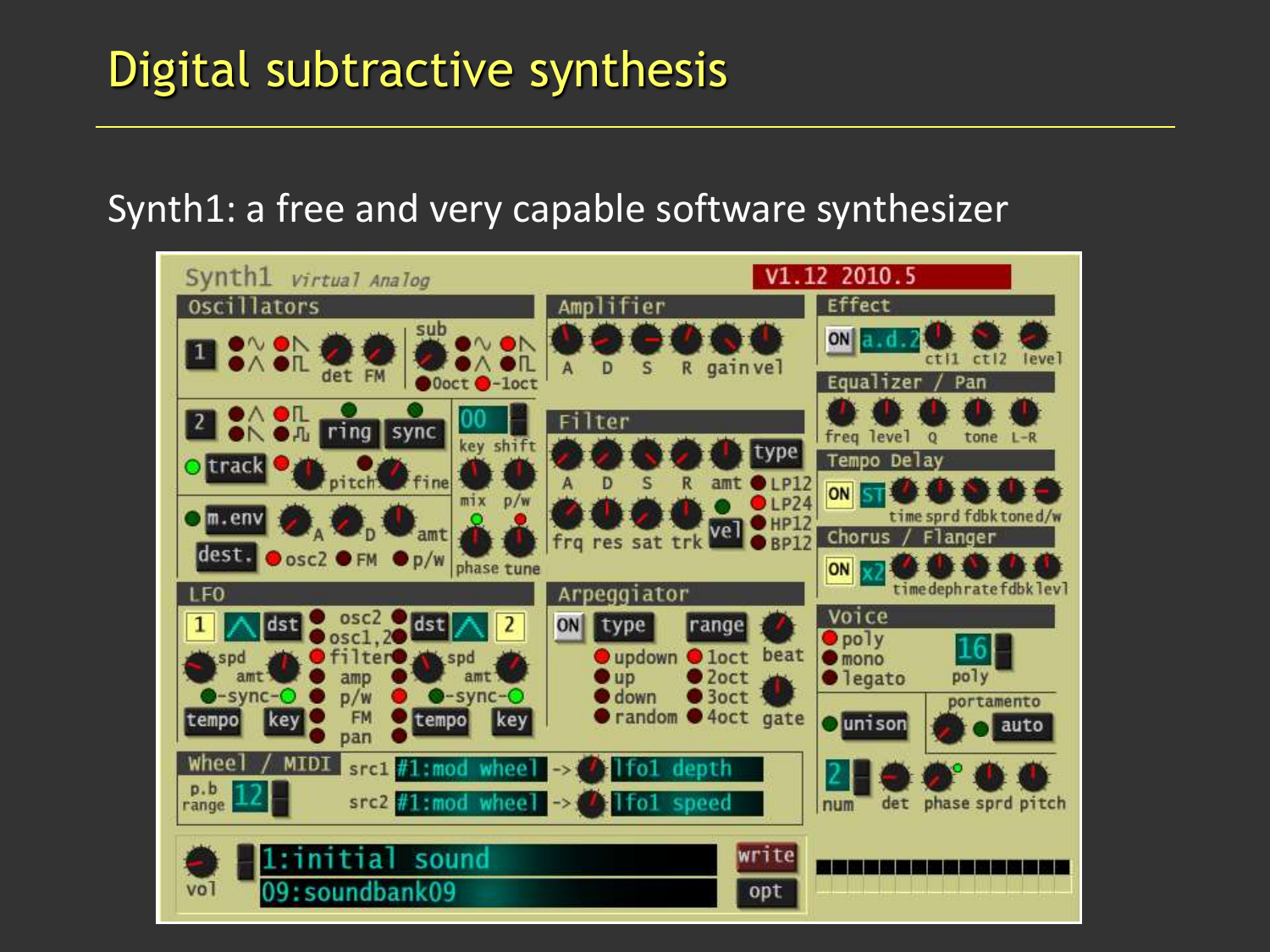It's easy to create a digital subtractive synthesizer. But it's very hard to make it sound good! Digital devices are simply "too perfect".

- Emulating imperfections of analogue synthesizers:
	- unstable wave shapes,
	- unstable parameters (but the frequency must be stable!)
- Digital oscillators the aliasing problem.
- Differences in characteristics of analogue and digital filters.
- Level limiting (soft clipping).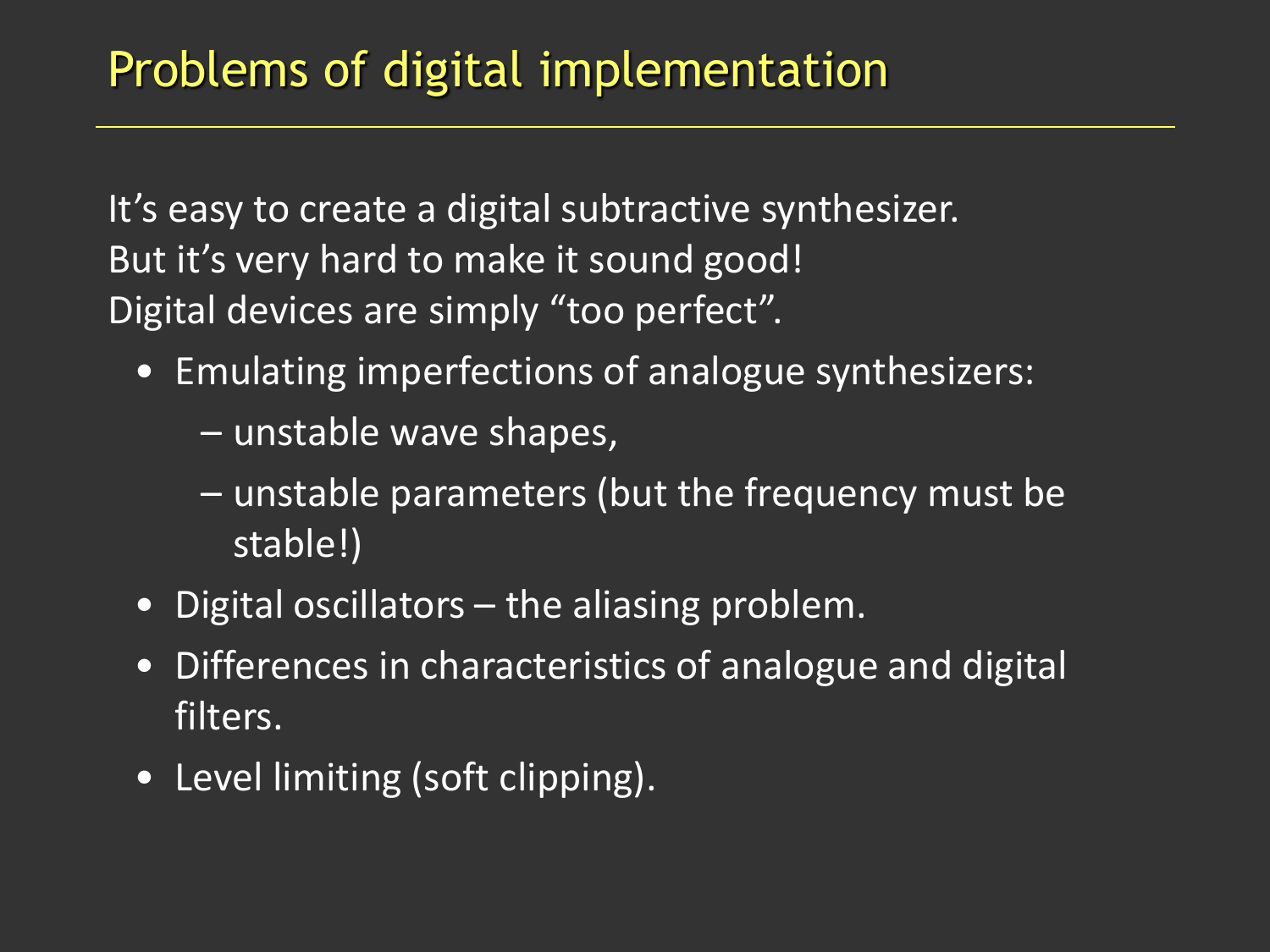## Problems of digital implementation

A sawtooth wave produced by Moog Modular vs. the ideal wave:



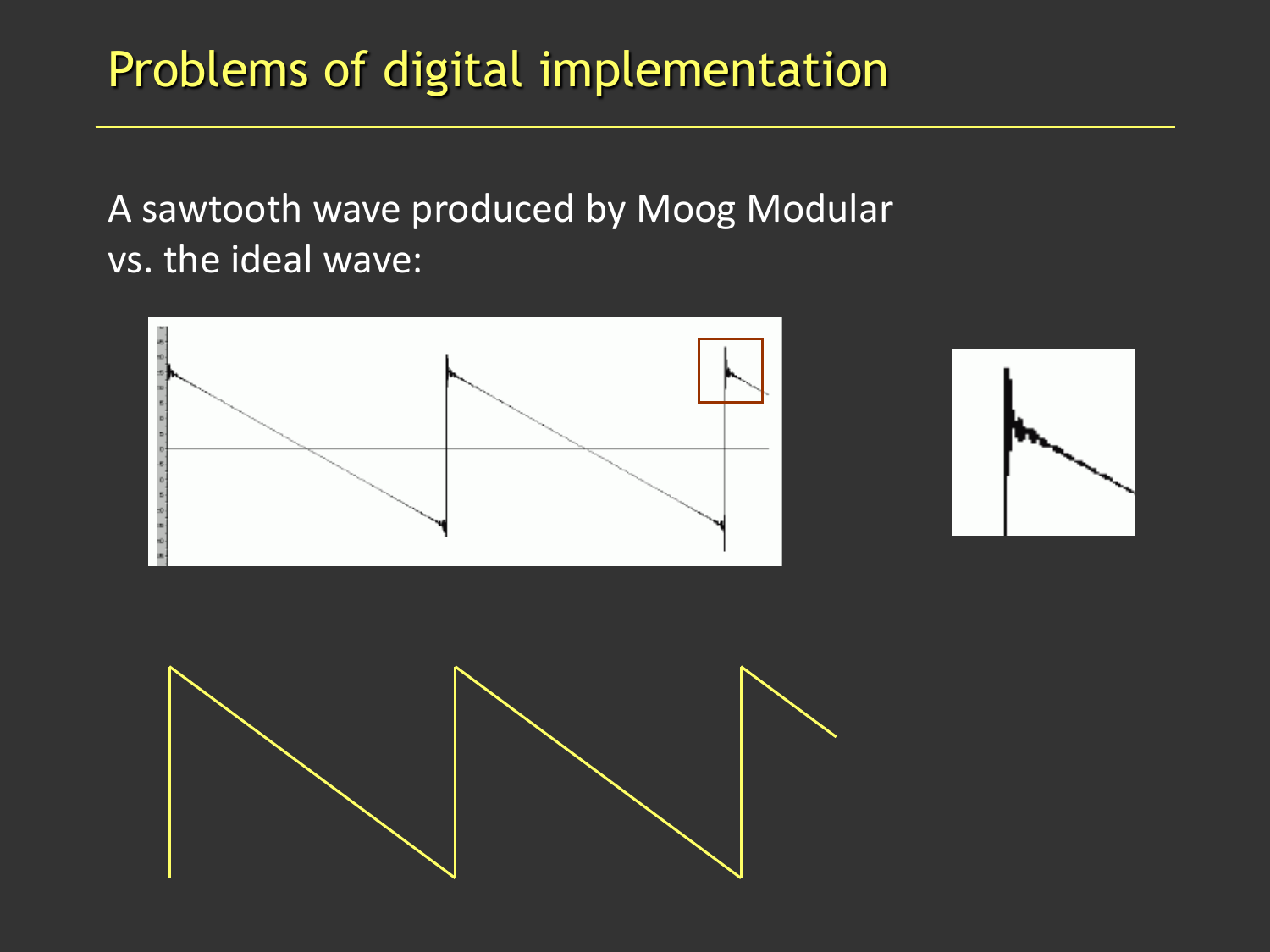#### Problems of digital implementation

#### Transfer functions of resonant VCFs

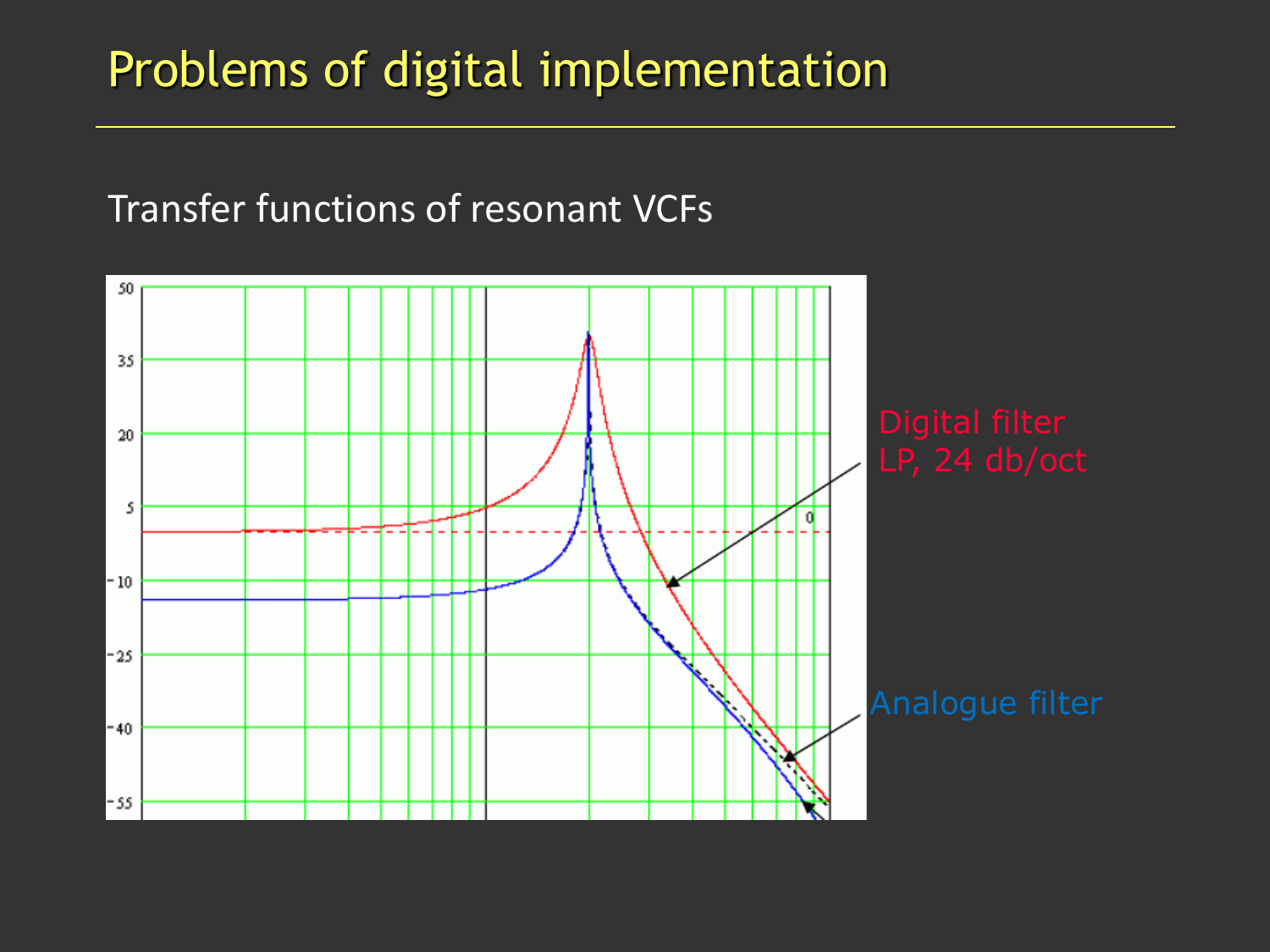Pros:

- ability to create new interesting sounds
- novel sounds (unlike all instruments before)
- easy method to implement

Cons:

- difficult to operate, many parameters to adjust
- it cannot replicate real instrument sounds
- problems with digital emulation
- analogue oscillators were unstable, they often detuned by themselves
- analogue instruments were expensive